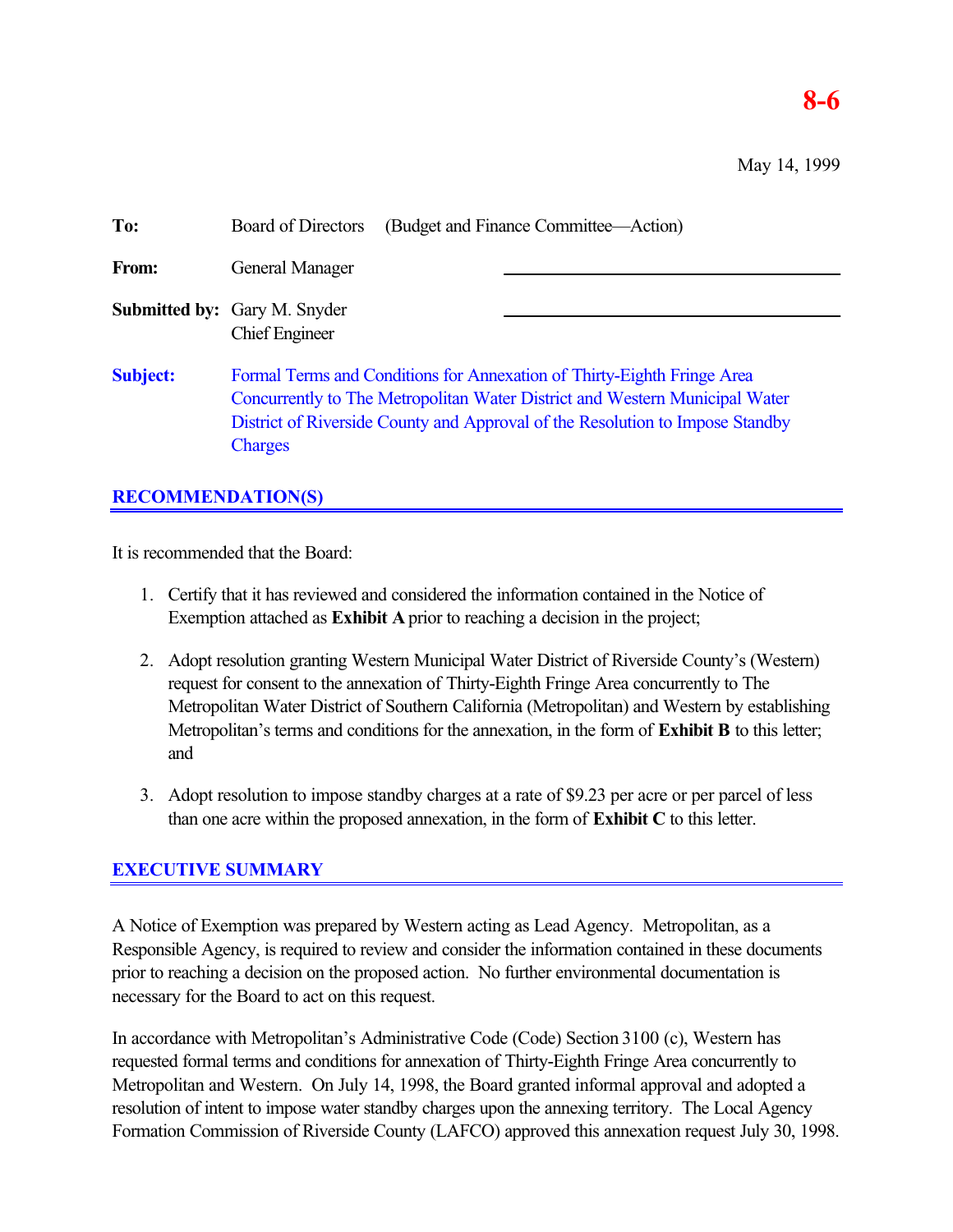Pursuant to Resolution 8592, the Board held a public protest hearing at its regular session on September 15, 1998, and assessment ballots were mailed to record owners to allow the owners to indicate approval or disapproval of the water standby charges. At the conclusion of the public hearing and upon tabulation of the ballots, it was found that ballots submitted in opposition to the charges did not exceed ballots submitted in favor of the charges, and that no majority protest exists. Therefore, it is requested that the Board consider and act upon the recommendation to adopt the resolution in the form of **Exhibit C** to this letter, imposing Metropolitan water standby charges in the amount of \$9.23 per acre, or per parcel of less than one acre, for fiscal year 1998/99, within the territory of Thirty-Eighth Fringe Annexation. Imposition of the charges will be contingent upon completion of annexation.

### **DETAILED REPORT**

Western's Board of Directors has requested formal terms and conditions for annexation of Thirty-Eighth Fringe Area concurrently to Metropolitan and Western by Resolution No. 2049, adopted August 5, 1998, and attached as **Exhibit D**. On July 14, 1998, Metropolitan's Board granted informal approval and adopted a resolution of intent to impose water standby charges upon the annexing territory, which consists of a gross area of approximately 97.43 acres. As a result of the dedication of 19.97 acres of streets as public areas within the annexation territory, the total net area is approximately 77.46 acres. The total water demand on Metropolitan of the annexing area is approximately 83 acre-feet per year.

The 97.43 acre annexation area is located in the City of Murrieta on Washington Avenue northwest of Nutmeg Street as outlined on the map attached as Exhibit F. Although the property is currently vacant, the owner, Fiesta Development, Inc., intends to develop 213 single-family residential lots pursuant to its approved Tract Map 28333. On July 30, 1998, LAFCO approved this annexation by its Resolution 27-98, a copy of which is attached as **Exhibit E.**

The annexation charge has been calculated pursuant to Code Section 3300, utilizing the current rate of \$3,049 per acre, plus the \$5,000 processing charge. The annexation charge is \$241,175.54, if completed by December 31, 1999. The \$5,000 processing charge has already been paid. If the annexation is completed during the 2000 calendar year, the annexation charge will be calculated based on the then current rate.

Pursuant to the provisions of the California Environmental Quality Act, Western acting as Lead Agency, has prepared a Notice of Exemption (NOE) for the project. Metropolitan, as a Responsible Agency, is required to review and consider the information contained in the attached NOE prior to reaching a decision on the proposed action. No further environmental documentation is necessary for the Board to act on this request.

Transmitted herewith is a resolution in the form of Exhibit B to this letter, fixing the terms and conditions for the annexation. The resolution includes Metropolitan's standard provisions.

The Board adopted a resolution of intention to impose water standby charges within the area of proposed Thirty-Eighth Fringe annexation at its meeting on July 14, 1998. Pursuant to Resolution 8592, the Board held a public protest hearing at its regular session on September 15, 1998, in which interested parties could present their views regarding the proposed water standby charges and the Engineer's Report. Also pursuant to the terms of Resolution 8592, the Executive Secretary provided written notice of such hearing in accordance with the requirements of Article XIII D,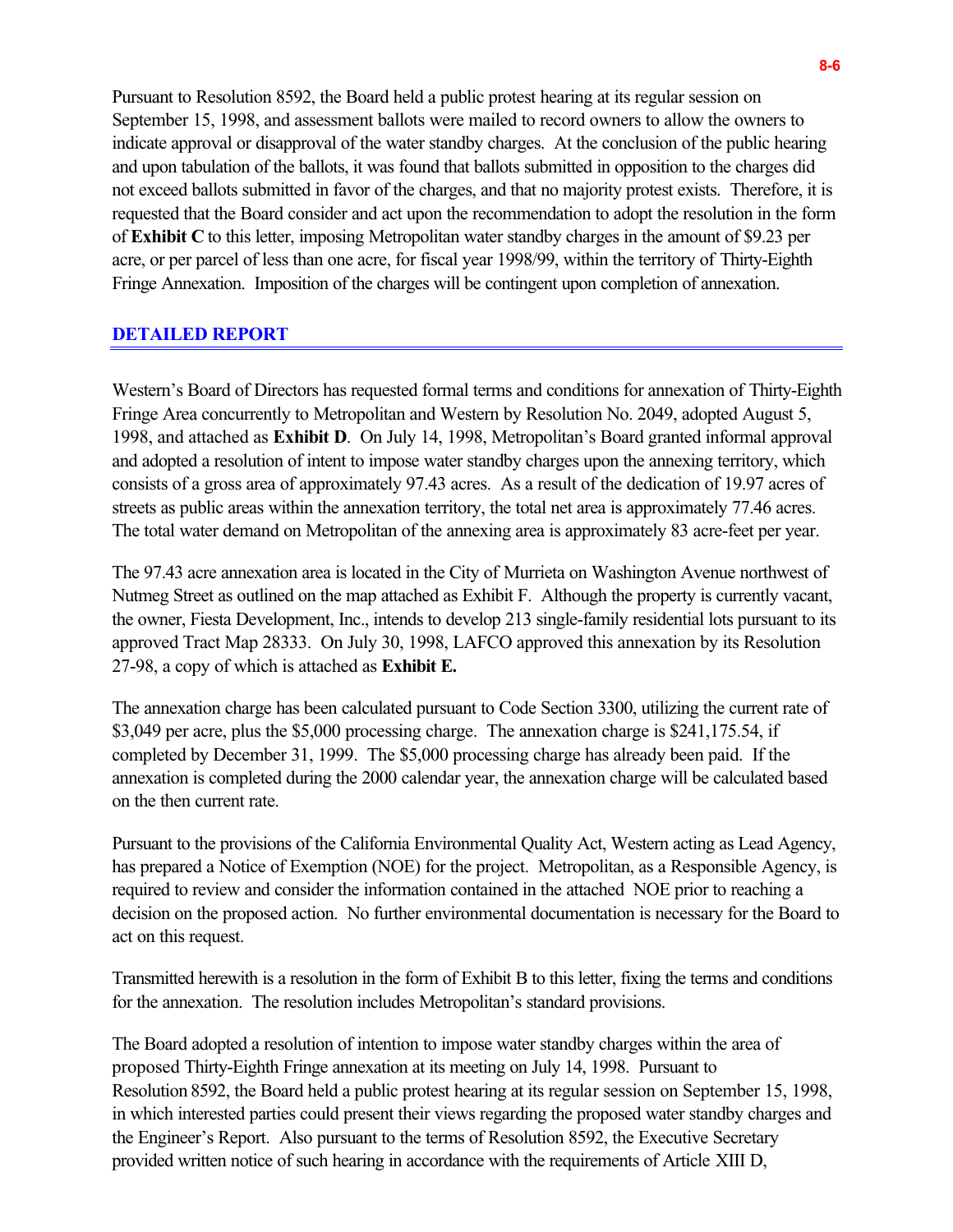Section 4, of the California Constitution of the proposed water standby charge, by mail, to the record owner of each property identified in the Engineer's Report, and each notice included an assessment ballot whereby the owner could indicate support or opposition to the proposed water standby charge. At the conclusion of the public hearing and after tabulation of the assessment ballots submitted at or before the hearing, it was found that ballots submitted in opposition to the charges (weighted according to the proportional financial obligation of each affected property) did not exceed the ballots submitted in favor of the charges, and that no majority protest (as defined in Article XIII D, Section 4, of the California Constitution) exists. Therefore, it is requested that the Board consider and act upon the recommendation to adopt the resolution in the form of Exhibit C to this letter, imposing Metropolitan water standby charges in the amount of \$9.23 per acre, or per parcel of less than once acre, for fiscal year 1998/99, within the territory of Thirty-Eighth Fringe annexation.

Approval of Metropolitan's water standby charges in the amount noted above, which is equal to the amount of Metropolitan's water standby charges imposed elsewhere within Western's territory, is a condition to completion of annexation. If said annexation is not completed by July 1, 1999, no such charges will be valid pursuant to the attached Resolution. The member public agency may choose to delay the annexation until a revised resolution is adopted by Metropolitan's Board.

PCA/bm

### **Attachment 8-6A**

**Exhibit F (Map) -- A (SEE HARD COPY)** A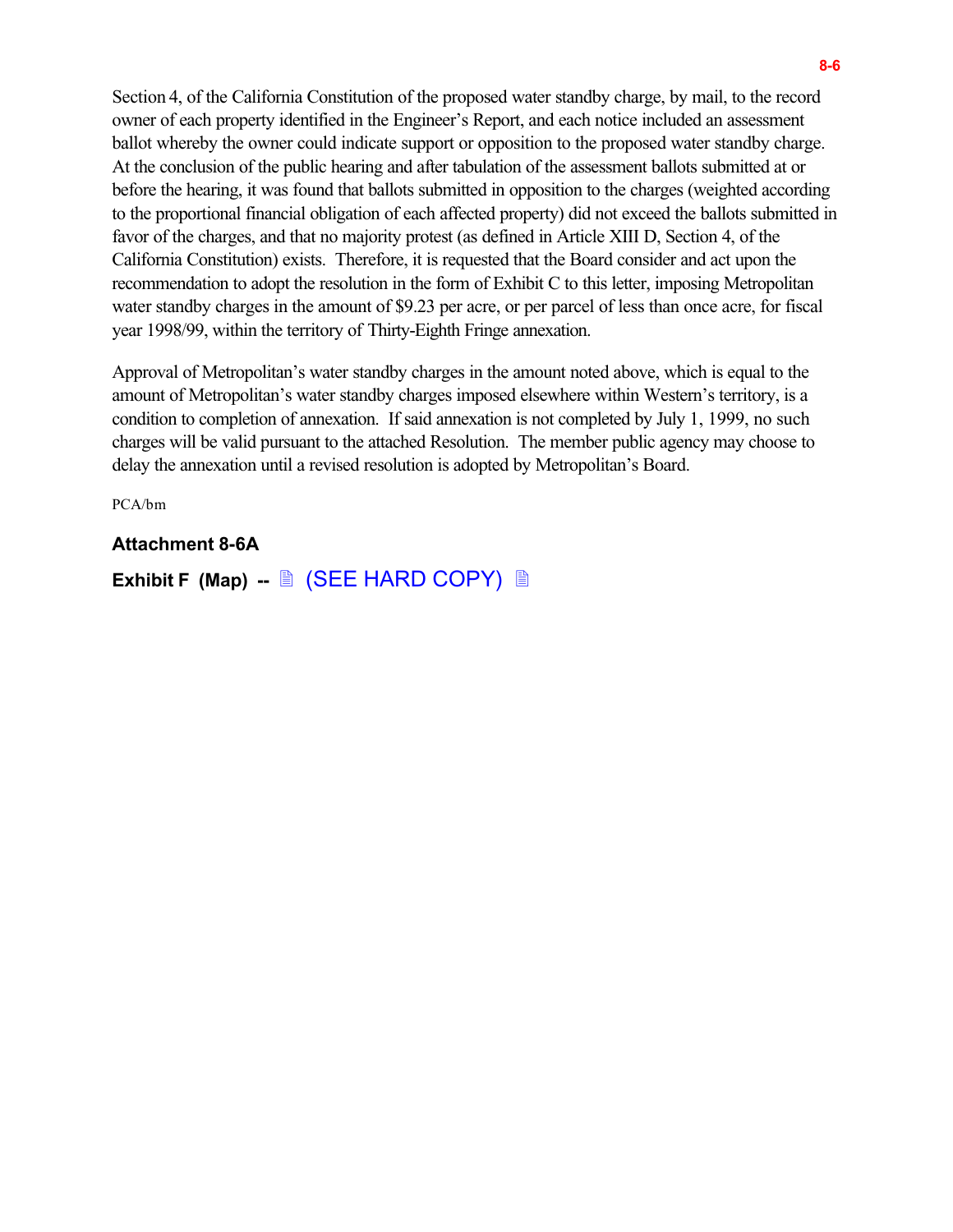**Attachment 8-6A (Exhibit A)**

**The following 2 pages are attachments to Board Letter Item 8-6**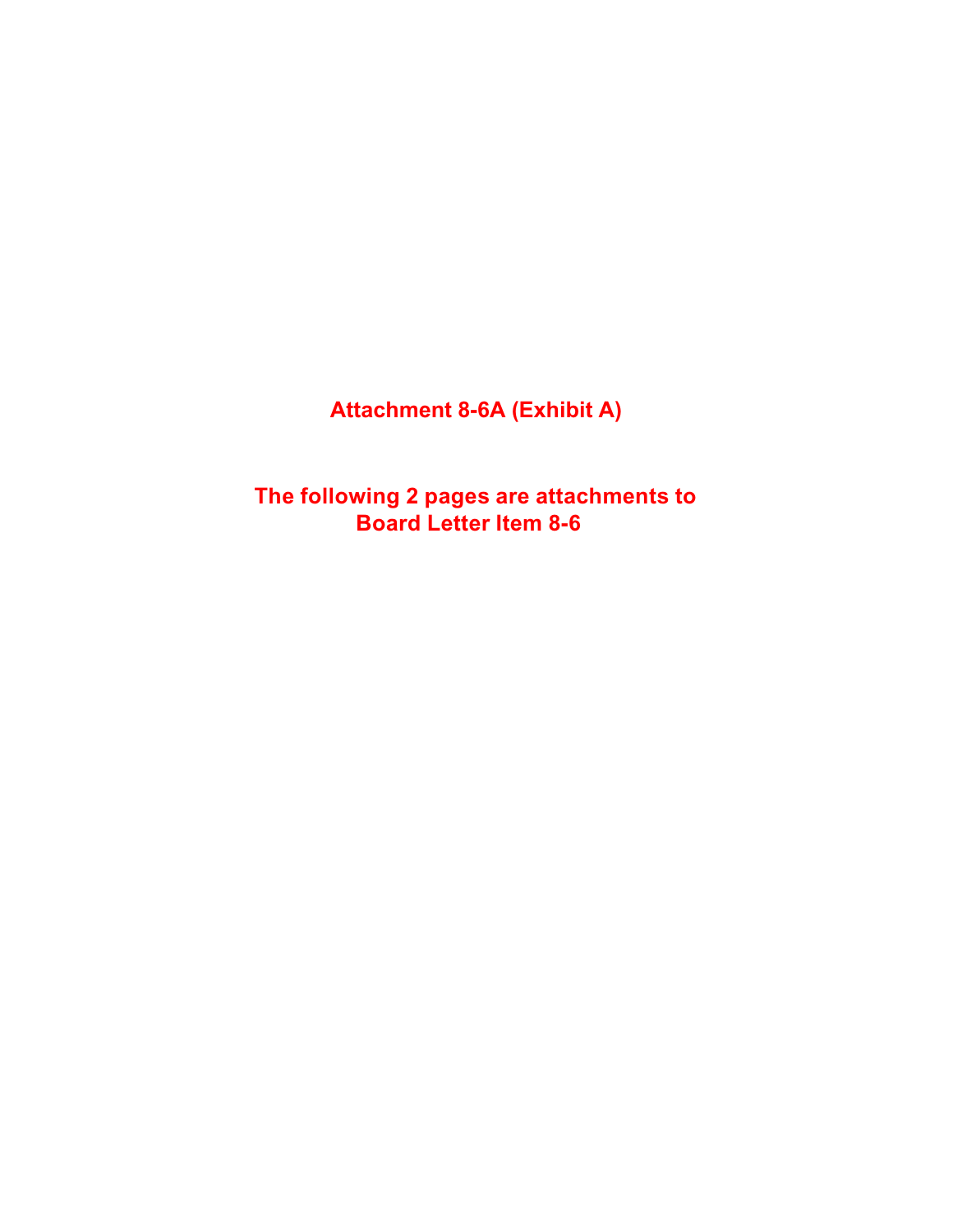Engineering Division 8-6 May 14, 1999 EXHIBIT A

#### NOTICE OF EXEMPTION

Riverside, CA 92501

\_\_\_\_Office of Planning 1400 Tenth Street Sacramento, CA 95814

TO: <u>X</u> County Clerk, County of FROM: Western Municipal Water District Riverside 450 Alessandro Blvd 3470 12th Street Riverside, CA 92508

- 1.Project Title:38th Fringe Annexation to Western's General District
- 2. Project Location-Specific: Within the City of Murrieta and is located on Washington northwest of Nutmeg St. to City of Murrieta.
- 3.(a) Project Location City:
	- (b) Project Location County:
- 4.Description of nature, purpose, and beneficiaries of Project: Annexation of approximately 95.41 acres for the purpose of receiving domestic water and sanitary service.
- 5. Name of Public Agency approving project: Western Municipal Water District of Riverside County
- 6.Name of Person or Agency carrying out Project: Western Municipal Water District of Riverside Cnty
- 7.Exempt Status: (Check one)
	- (a) Ministerial project.
	- (b) Not a project.

 $\overline{a}$ 

- (c) Emergency project.
- (d) Categorical Exemption. State type and class number:
- (e) Declared Emergency
- (f) Statutory Exemption. State Code section number:
- $(g)$  X Other. Explanation: No possibility of significant effect.
- 8. Reasons why project was exempt: Local Guidelines, Sec. 3.07.
- 9.Contact Person: Jeffrey D. Sims, Civil Engineer Telephone: (909) 780-9764 ext. 21
- 10. Attach Preliminary Exemption Assessment (Form "A") before filing.

Date Received or Filing:

 $\overline{a}$ 

(Clerk Stamp Here) Signature (Lead Agency Representative) Title: JEFFREY D. SIMS, P.E. Civil Engineer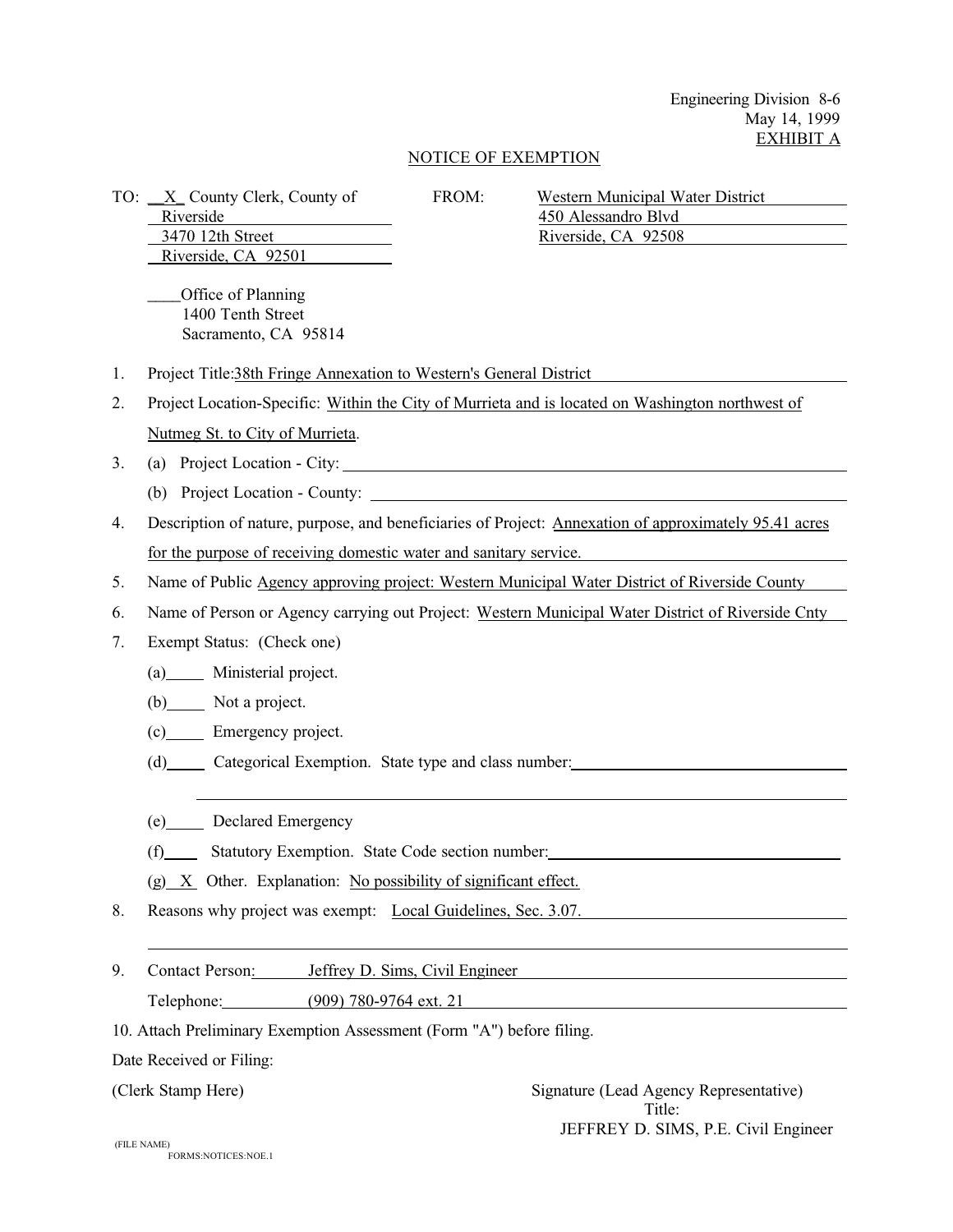# WESTERN MUNICIPAL WATER DISTRICT OF RIVERSIDE COUNTY PRELIMINARY EXEMPTION ASSESSMENT

(Certificate of Determination

When Attached to Notice of Exemption)

- 1. Name or Description of Project: 38th Fringe Annexation to Western Municipal Water District's General District Boundary.
- 2. Location: Within the City of Murrieta and is located on Washington St., northwest of Nutmeg St,, to the City of Murrieta.
- 3.Entity or Person Undertaking the Project:
	- X A. Western Municipal Water District of Riverside County
	- B. Other (Private)
	- (1) Name:
	- (2) Address:
- 4.Staff Determination:

The District's Staff, having undertaken and completed a preliminary review of this project in accordance with the District's Resolution entitled "Local Guidelines for Implementing the California Environmental Quality Act (CEQA)" has concluded that this project does not require further environmental assessment because:

- a. The proposed action does not constitute a project under CEQA.
- b. The project is a Ministerial Project.
- c. The project is an Emergency Project.
- d. The project constitutes a feasibility or planning study.
- e. The project is categorically exempt.
	- Applicable Exemption Class:
- f. This project is statutorily exempt.

Applicable Exemption:

- $g = X$  The project is otherwise exempt on the following basis: No possibility of Significant Effect. Local Guidelines, Sec. 3.07.
- h. The project involves another public agency which constitutes the Lead Agency. Name of Lead Agency:

Date:

JEFFREY D. SIMS, P.E. Civil Engineer (FILE NAME) Forms:NOTICES:NOE.2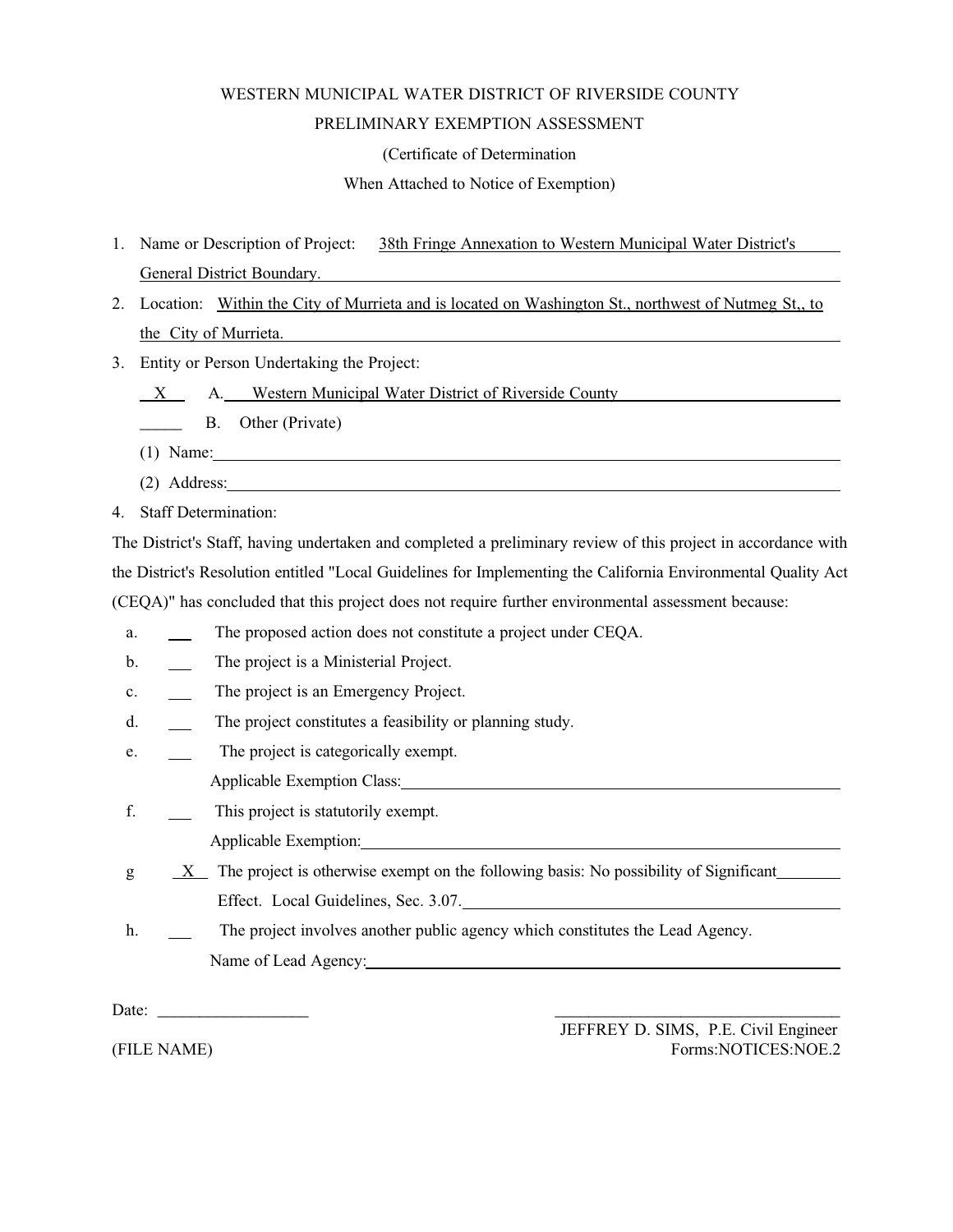# **Exhibit B**

**The following 2 pages are attachments to Board Letter Item 8-6**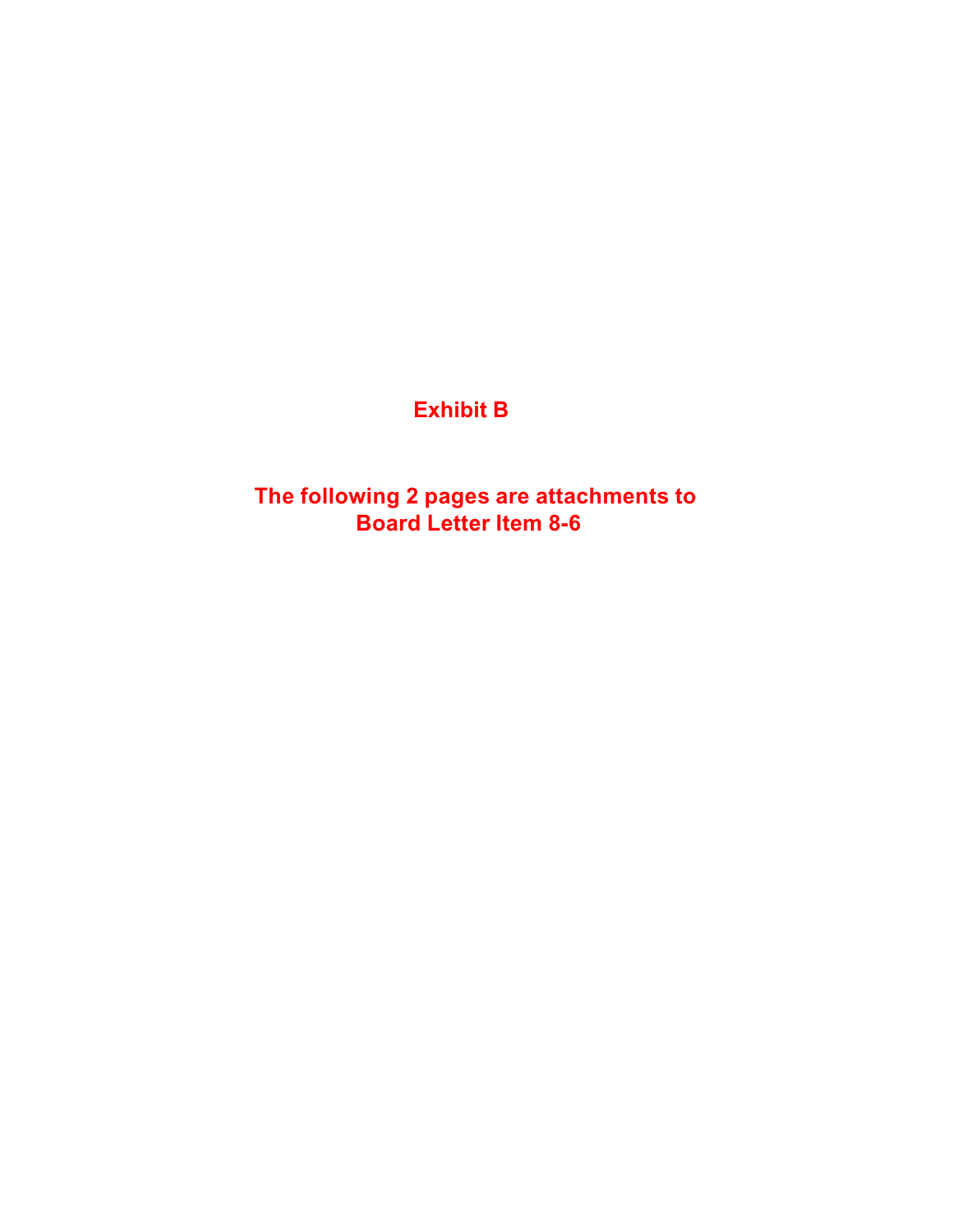**EXHIBIT B** Engineering Division May 14, 1999 **8-6**

#### RESOLUTION

### RESOLUTION OF THE BOARD OF DIRECTORS OF THE METROPOLITAN WATER DISTRICT OF SOUTHERN CALIFORNIA CONSENTING TO WESTERNS' THIRTY-EIGHTH FRINGE ANNEXATION UPON CONCURRENT ANNEXATION TO WESTERN MUNICIPAL WATER DISTRICT OF RIVERSIDE COUNTY AND FIXING THE TERMS AND CONDITIONS OF SAID ANNEXATION TO THE METROPOLITAN WATER DISTRICT OF SOUTHERN CALIFORNIA

A.WHEREAS, the Board of Directors of Western Municipal Water District of Riverside County (Western), a municipal water district, situated in the County of Riverside, State of California, pursuant to Resolution No. 2049 adopted August 5, 1998, in accordance with the provisions of the Metropolitan Water District Act, has applied to the Board of Directors of The Metropolitan Water District of Southern California (Metropolitan) for consent to annex thereto certain uninhabited territory situated in the County of Riverside, particularly described in an attachment to the Local Agency Formation Commission of Riverside County Resolution adopted July 30, 1998, concurrently with the annexation thereof to Western, such annexation to Metropolitan to be upon such terms and conditions as may be fixed by the Board of Directors of Metropolitan; and

B.WHEREAS, on July 30, 1998, the Local Agency Formation Commission of Riverside County approved the proposed annexation, by Resolution No. 27-98;

C.WHEREAS, the Board of Directors of Metropolitan has reviewed and considered the information contained in the Notice of Exemption; and

D.WHEREAS, it appears to this Board of Directors that such application should be granted, subject to the terms and conditions hereinafter set forth.

NOW, THEREFORE, BE IT RESOLVED, that the Board of Directors of Metropolitan, acting as a Responsible Agency, has reviewed and considered the information in the Notice of Exemption and adopted the Lead Agency's findings. No further environmental documentation is necessary for the Board to act on this request; subject to the following terms and conditions, the Board does hereby grant the application of the governing body of Western for consent to annex Thirty-Eighth Fringe Area to Metropolitan and does hereby fix the terms and conditions of such annexation: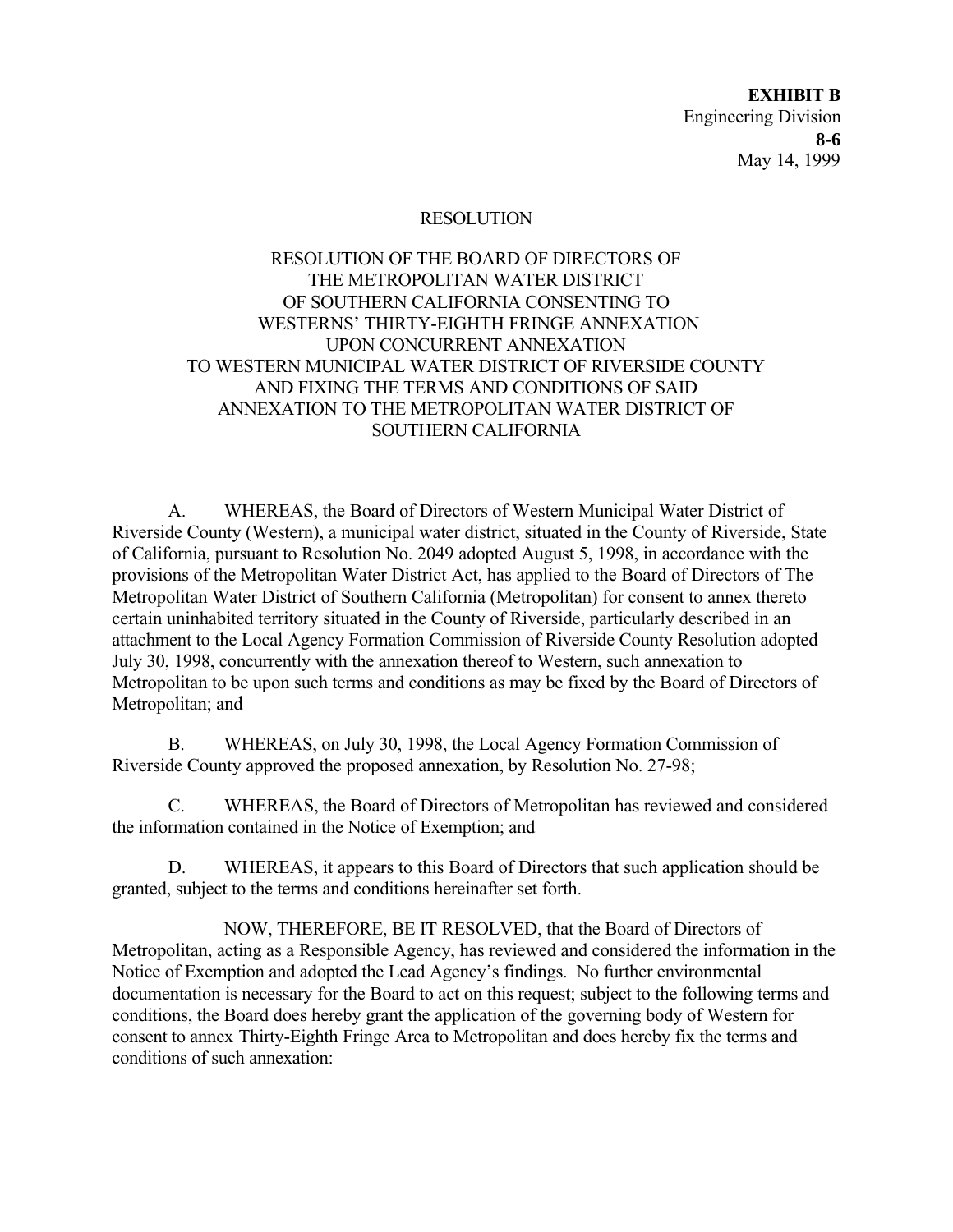### Section 1.

The annexation of said area to Western shall be made concurrently with the annexation thereof to Metropolitan, and all necessary certificates, statements, maps, and other documents required to be filed by or on behalf of Western to effectuate the annexation shall be filed on or before December 31, 2000.

### Section 2.

(b) Prior to filing a request for a Certificate of Completion of the annexation proceedings with the Local Agency Formation Commission of Riverside County or concurrently therewith, Western shall pay to Metropolitan, in cash, the sum of \$241,175.54, if the annexation is completed by December 31, 1999. If the annexation is completed during the 2000 calendar year, the annexation charge will be calculated based on the then current rate.

a.Metropolitan shall be under no obligation to provide, construct, operate, or maintain feeder pipelines, structures, connections, and other facilities required for the delivery of water to said area from works owned or operated by Metropolitan.

b.Western shall not be entitled to demand that Metropolitan deliver water to Western for use, directly or indirectly, within said area, except for domestic or municipal use therein.

c.The delivery of all water by Metropolitan, regardless of the nature and time of use of such water, shall be subject to regulations promulgated from time to time by Metropolitan.

d.Except upon the terms and conditions specifically approved by the Board of Directors of Metropolitan, water sold and delivered by Metropolitan shall not be used in any manner which intentionally or avoidably results in the direct or indirect benefit of areas outside Metropolitan, including use of such water outside Metropolitan or use thereof within Metropolitan in substitution for other water outside Metropolitan.

E. BE IT FURTHER RESOLVED that the Executive Secretary be, and she hereby is, directed to transmit forthwith to the governing body of Western a certified copy of this resolution.

I HEREBY CERTIFY that the foregoing is a full, true, and correct copy of a resolution adopted by the Board of Directors of The Metropolitan Water District of Southern California at its meeting held June 8, 1999.

> Executive Secretary The Metropolitan Water District of Southern California

\_\_\_\_\_\_\_\_\_\_\_\_\_\_\_\_\_\_\_\_\_\_\_\_\_\_\_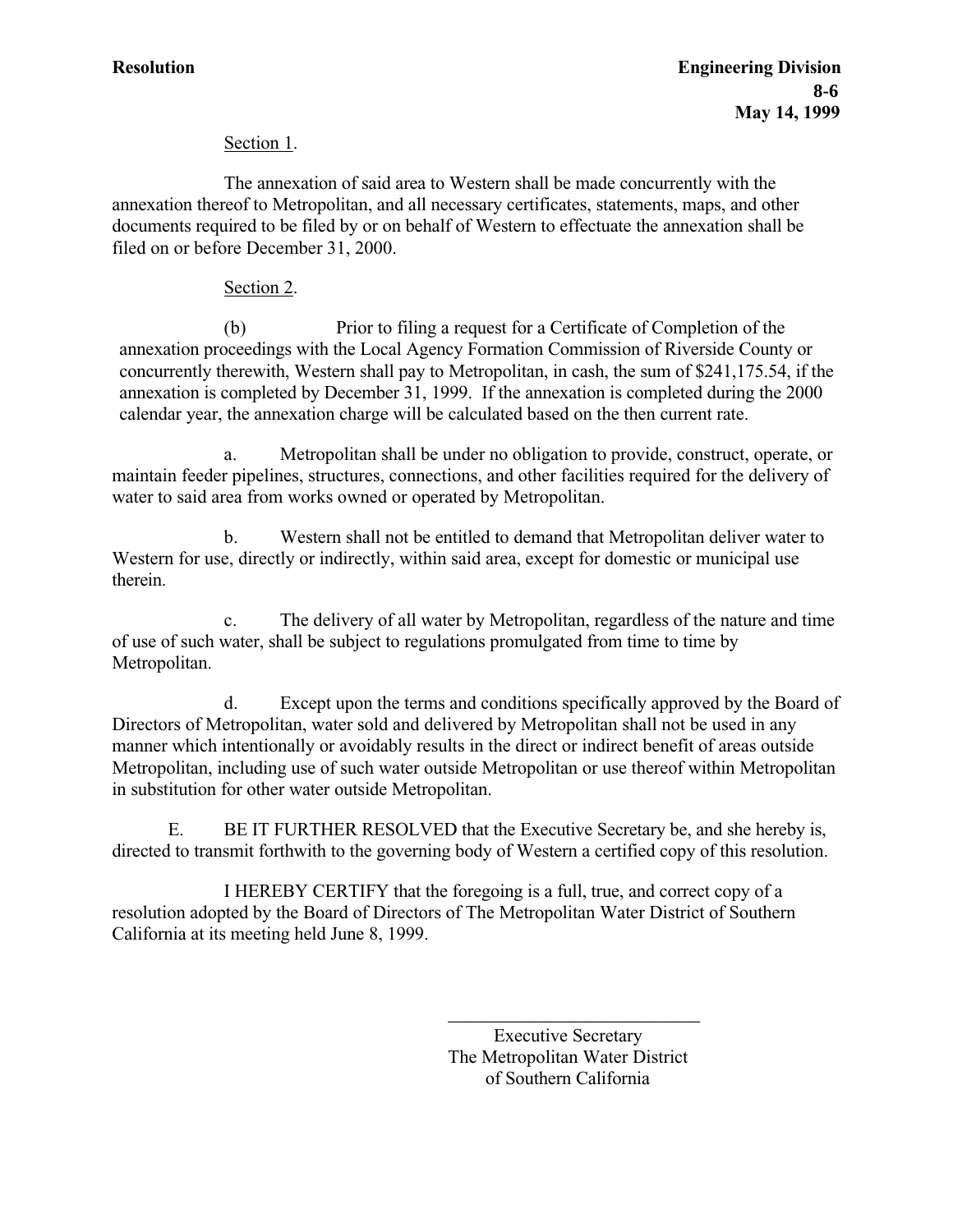# **Exhibit C**

**The following 4 pages are attachments to Board Letter Item 8-6**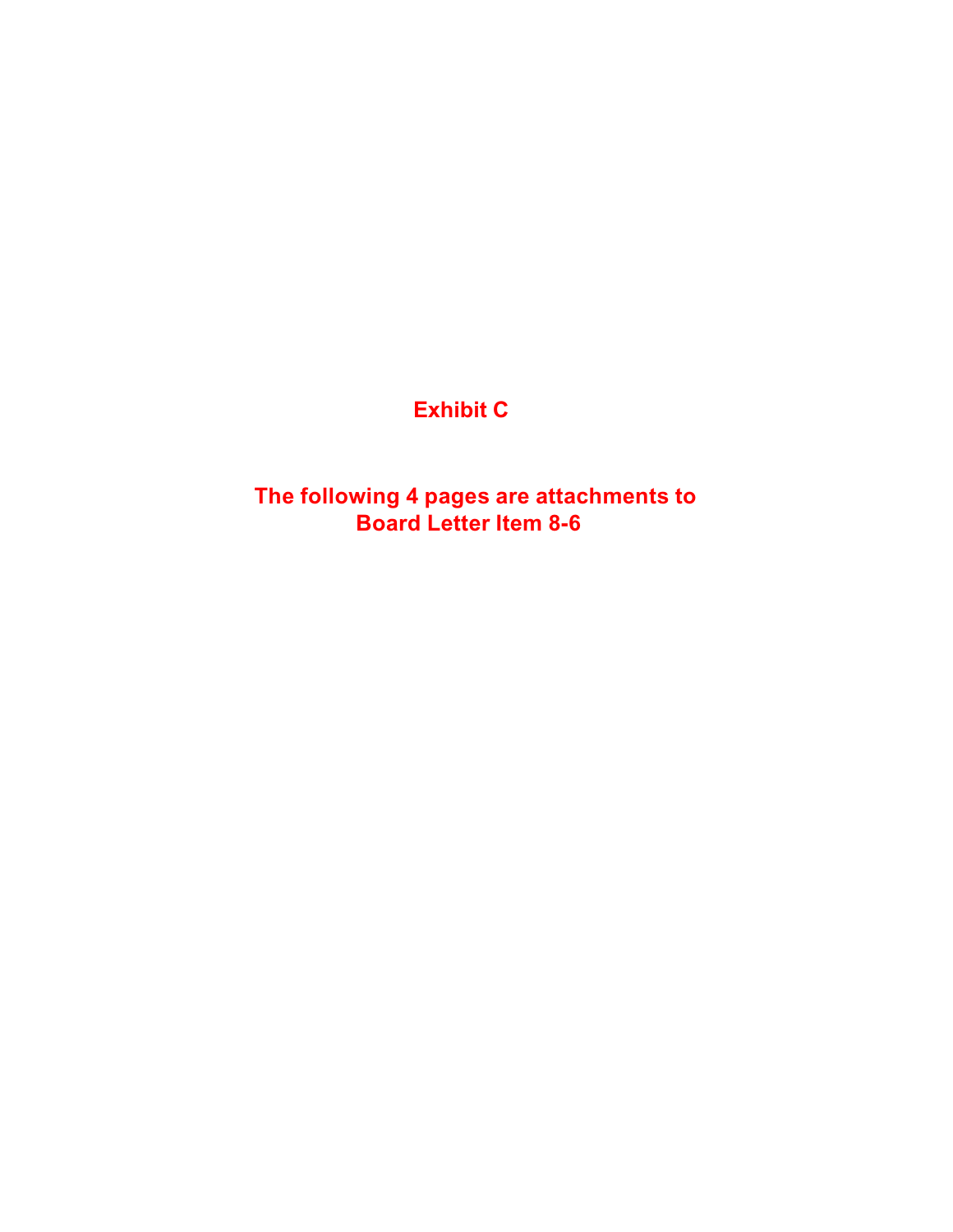**Engineering Division May 14, 1999**

> **EXHIBIT C** May 14, 1999

### THE METROPOLITAN WATER DISTRICT OF SOUTHERN CALIFORNIA

RESOLUTION \_\_\_\_

 $\overline{a}$ 

 $\overline{a}$ 

### **RESOLUTION OF THE BOARD OF DIRECTORS OF THE METROPOLITAN WATER DISTRICT OF SOUTHERN CALIFORNIA FIXING AND ADOPTING WATER STANDBY CHARGE CONTINGENT UPON ANNEXATION**

WHEREAS, by Resolution 8592, adopted at its meeting held July 14, 1998, the Board of Directors (Board) of The Metropolitan Water District of Southern California (Metropolitan) gave notice to the public and to each member public agency of The Metropolitan Water District of Southern California of the intention of Metropolitan's Board to consider and take action at its regular meeting to be held June 8, 1999, on the General Manager's recommendation to impose a water standby charge for fiscal year 1998-99 on the properties described in the Engineer's Report dated July 1998, which was prepared by a registered professional engineer certified by the State of California and was attached as Attachment A to Resolution 8592;

WHEREAS, the owners of the parcels identified in the Engineer's Report dated July 1998 have applied for annexation into Western Municipal Water District of Riverside County (Western) and Metropolitan;

WHEREAS, upon annexation, Metropolitan water will be available to such properties and such parcels will receive the benefit of the projects provided in part with proceeds of Metropolitan water standby charges, as described in the Engineer's Report;

WHEREAS, Western has requested that Metropolitan impose water standby charges on such properties at the rate specified in the Engineer's Report and provided herein, following annexation of such properties into Metropolitan;

WHEREAS, Resolution 8592 provides that the Board would meet in regular session at its meeting on September 15, 1998, to hold a public protest hearing at which interested parties could present their views regarding the proposed water standby charges and the Engineer's Report;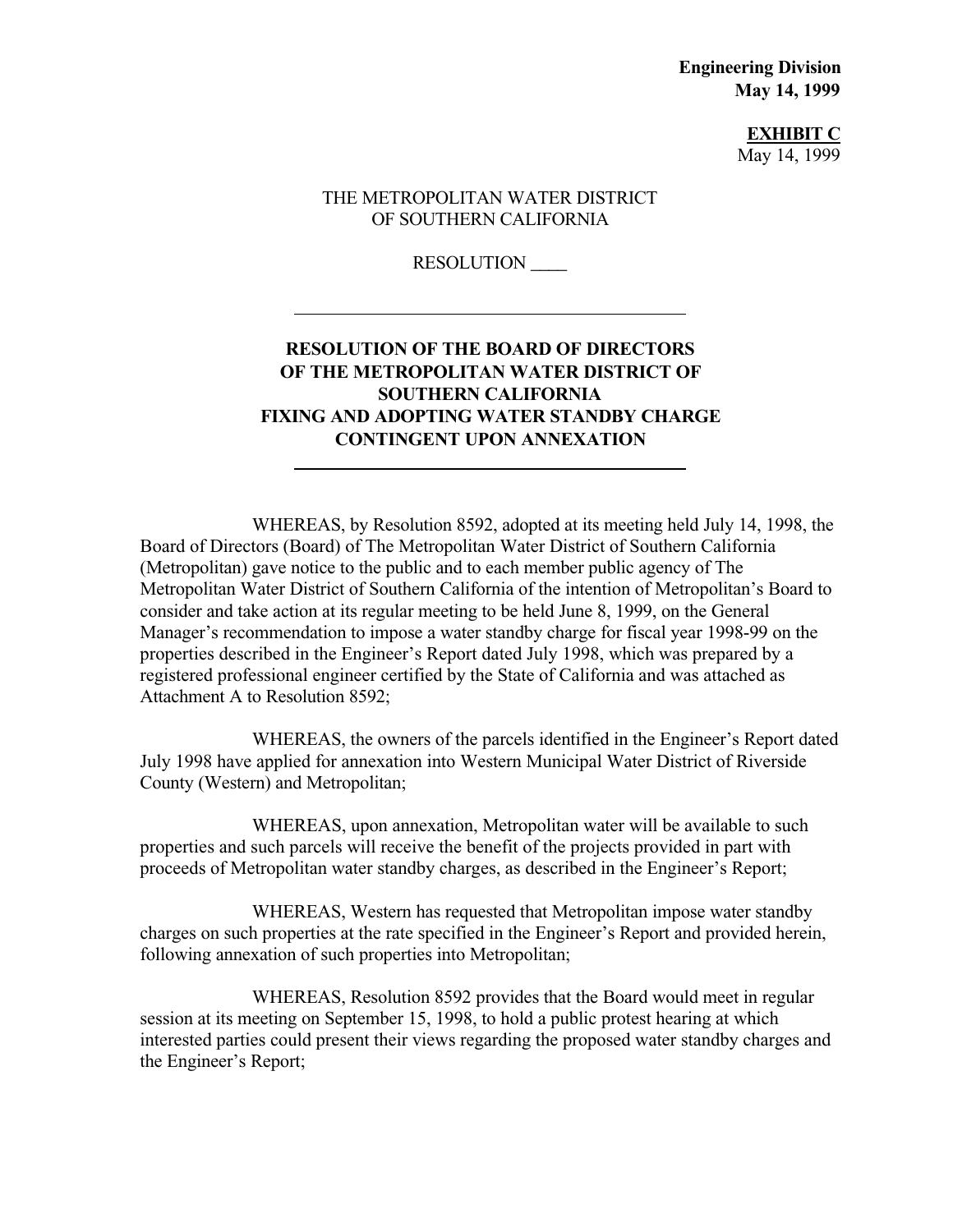WHEREAS, pursuant to the terms of Resolution 8592 the Executive Secretary provided written notice in accordance with the requirements of Article XIII D, Section 4, of the California Constitution of the proposed water standby charge by mail to the record owner of each property identified in the Engineer's Report of such public hearing, and each notice included an assessment ballot whereby the owner could indicate his or her name, reasonable identification of his or her parcel, and his or her support for or opposition to the proposed water standby charge:

WHEREAS, the Board conducted a public hearing at its regular meeting on September 15, 1998, at which interested parties were given the opportunity to present their views regarding the proposed water standby charge and the Engineer's Report and to protest the charges, if they so desired, and the Board duly considered all such protests and other views presented to it at the public hearing; and

WHEREAS, prior to the conclusion of the public hearing the Executive Secretary tabulated the assessment ballots submitted at or before the hearing, and found that ballots submitted in opposition to the charges (weighted according to the proportional financial obligation of each affected property) did not exceed the ballots submitted in favor of the charges, and that no majority protest (as defined in Article XIII D, Section 4 of the California Constitution) exists;

NOW THEREFORE, the Board of Directors of The Metropolitan Water District of Southern California does hereby resolve, determine and order as follows:

**Section 1.** That the Board of Directors of Metropolitan, pursuant to the Engineer's Report dated July 1998 and attached to Resolution 8592, finds that the lands described in said Engineer's Report upon annexation to Metropolitan will be benefited as described in such report and on that basis, hereby fixes and adopts a water standby charge for fiscal year 1998-99 on such lands to which Metropolitan water is made available for any purpose, whether water is actually used or not.

**Section 2**. That the water standby charge per acre of land, or per parcel of land less than an acre, as shown in the Engineer's Report, shall be \$9.23, which is equal to the amount of Metropolitan's existing water standby charge on other properties located within the territory of Western.

**Section 3.** That no water standby charge on any parcel exceeds the reasonable cost of the proportional special benefit conferred on that parcel, as shown in the Engineer's Report. The Engineer's Report separates the special benefits from the general benefits and identifies each of the parcels on which a special benefit is conferred.

**Section 4**. That the water standby charge shall be collected on the tax rolls, together with the ad valorem property taxes which are levied by Metropolitan for the payment of pre-1978 voter-approved indebtedness. Any amounts so collected shall be applied as a credit against Western's obligation to pay its readiness-to-serve charge for fiscal year 1998- 99. After such member agency's readiness-to-serve charge allocation is fully satisfied, any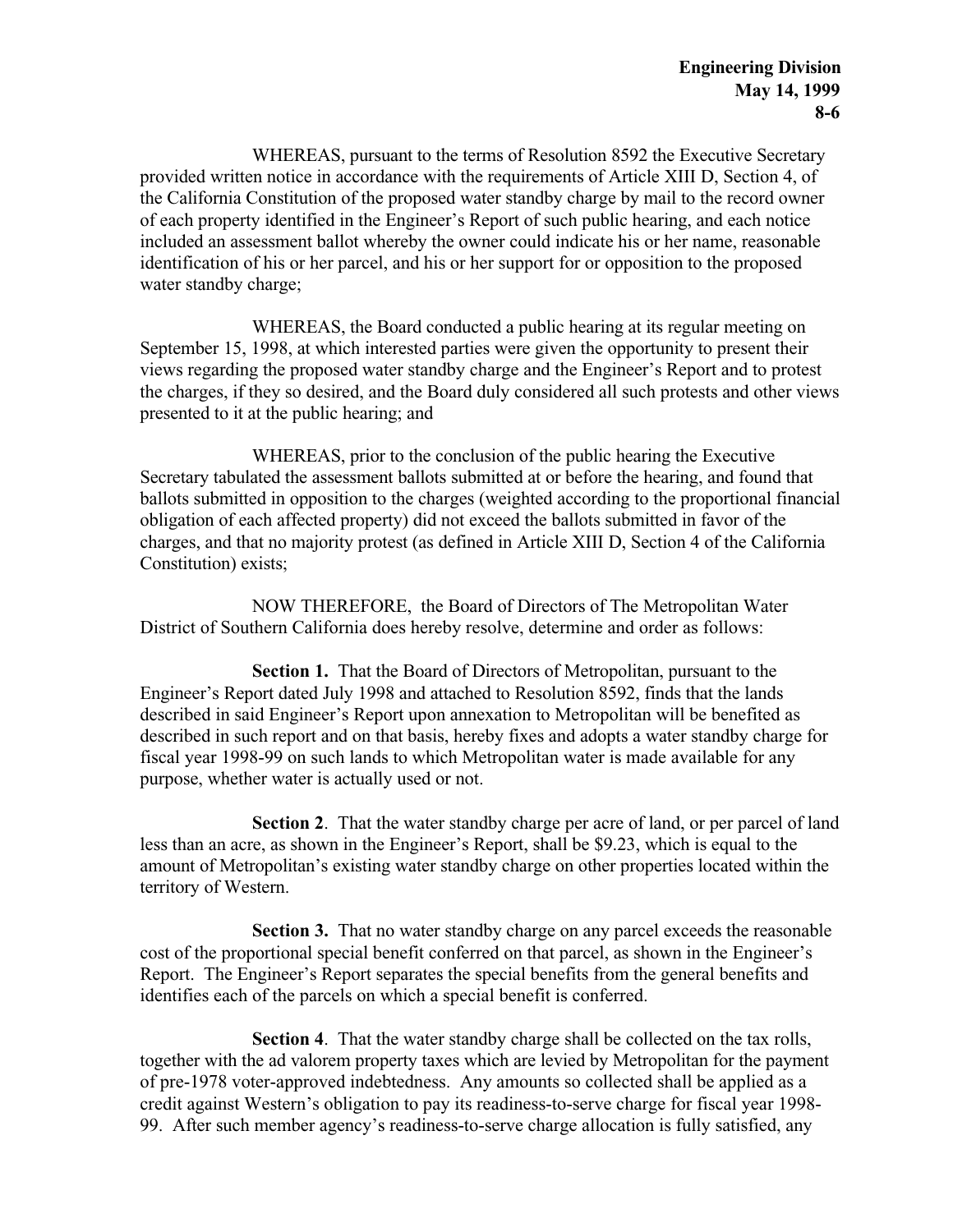additional collections shall be credited to other outstanding obligations of such member agency to Metropolitan or future readiness-to-serve obligations of such agency.

**Section 5.** That the water standby charge is fixed and adopted contingent upon completion of annexation of the lands described in the Engineer's Report, or any portion thereof, into Metropolitan on or before July 1, 1999. In the event that only a portion of such lands are annexed into Metropolitan on or before July 1, 1999, only such portion as is actually annexed shall be subject to Metropolitan standby charges. Following completion of annexation, such water standby charges shall be imposed on the annexed portion of the lands described in the Engineer's Report without any further action of this Board. In the event that no portion of the lands identified in the Engineer's Report is annexed prior to July 1, 1999, the authorization contained in this Resolution shall expire and this Resolution shall have no further force or effect.

**Section 6.** That in the event that the water standby charge, or any portion thereof, is determined to be an unauthorized or invalid fee, charge or assessment by a final judgment in any proceeding at law or in equity, which judgment is not subject to appeal, or if the collection of the water standby charge shall be permanently enjoined and appeals of such injunction have been declined or exhausted, or if Metropolitan shall determine to rescind or revoke the water standby charge, then no further water standby charge shall be collected within the territory described in the Engineer's Report and Western shall pay its readiness-to-serve charge obligation to Metropolitan in full, as if imposition of such water standby charges had never been sought.

**Section 7.** That this Board finds that the water standby charges provided in this Resolution are exempt from the provisions of the California Environmental Quality Act (CEQA) under State CEQA Guidelines 15378(b)(5) since they constitute the creation of government funding mechanisms which do not involve commitment to any specific project which may result in a potentially significant physical impact on the environment or which will be used to fund projects which have CEQA documentation in place prior to construction of any facility or facilities.

**Section 8.** That the General Manager is hereby authorized and directed to take all necessary action to secure the collection of the water standby charges by the appropriate county officials, including payment of the reasonable cost of collection.

**Section 9.** That the General Manager and General Counsel are hereby authorized to do all things necessary and desirable to accomplish the purposes of this Resolution, including, without limitation, the commencement or defense of litigation.

**Section 10.** That if any provision of this Resolution or the application to any member agency, property or person whatsoever is held invalid, that invalidity shall not affect the other provisions or applications of this Resolution which can be given effect without the invalid portion or application, and to that end the provisions of this Resolution are severable.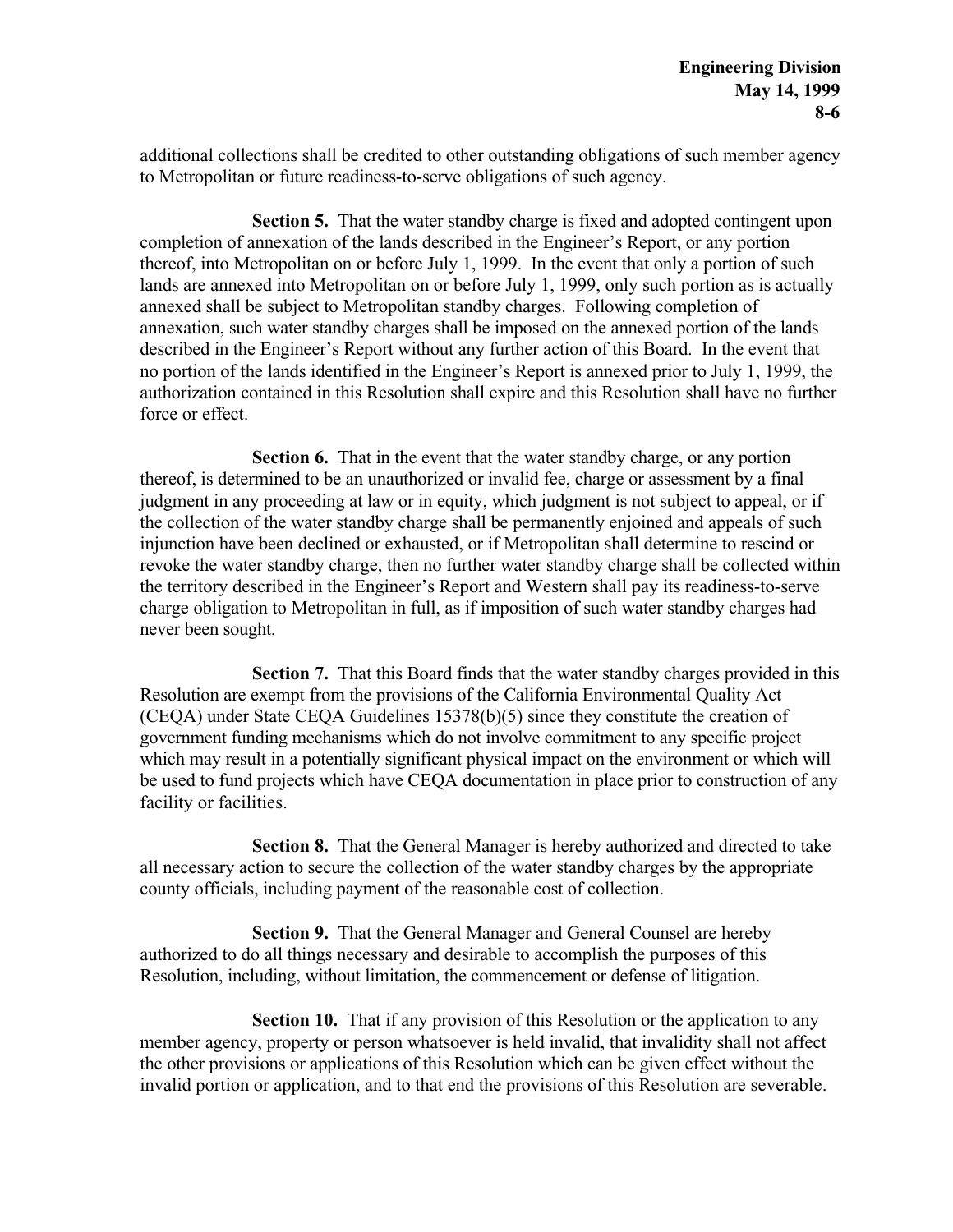I HEREBY CERTIFY that the foregoing is a full, true and correct copy of a Resolution adopted by the Board of Directors of The Metropolitan Water District of Southern California, at its meeting held on June 8, 1999.

> l Executive Secretary The Metropolitan Water District of Southern California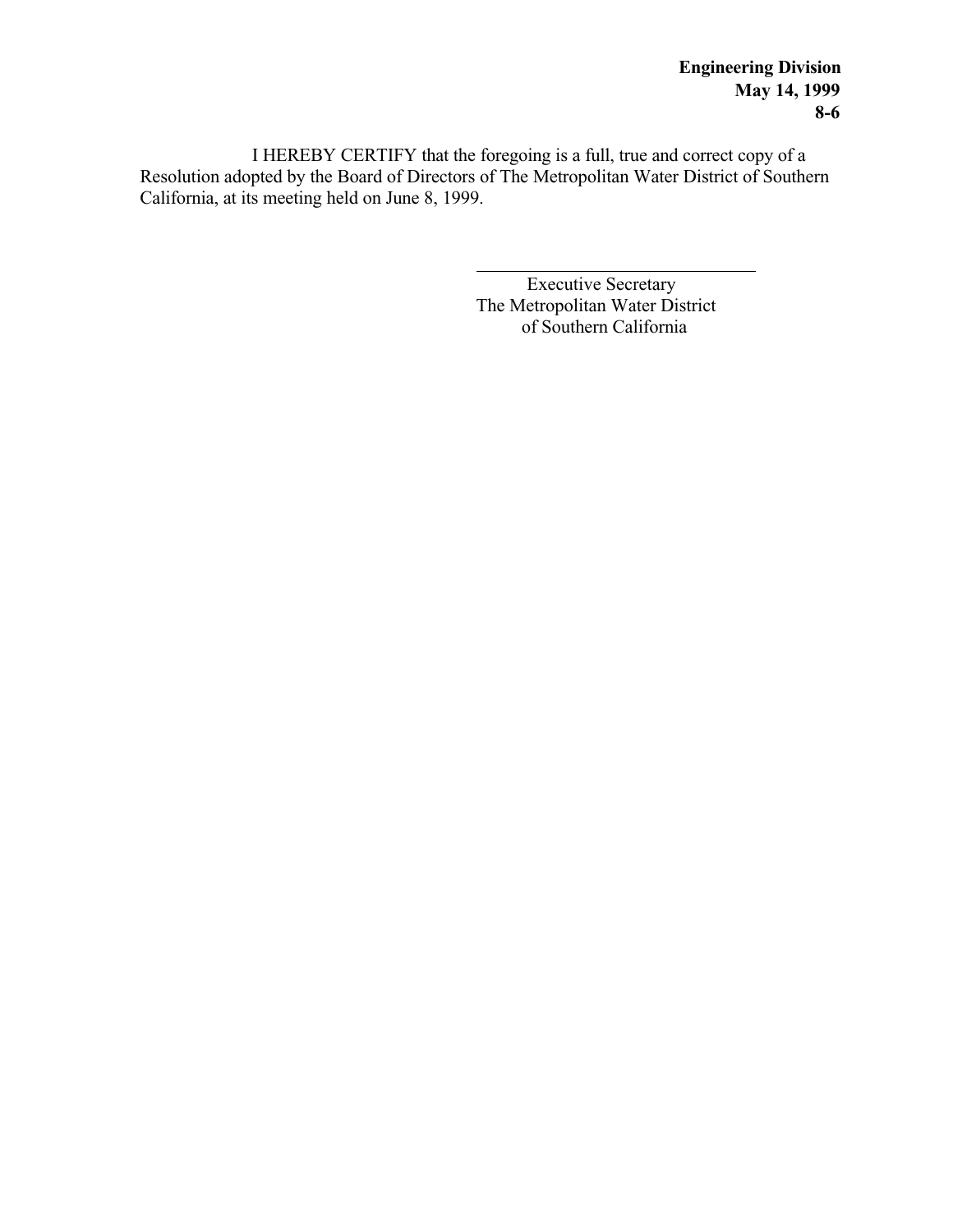# **Exhibit D**

**The following 7 pages are attachments to Board Letter Item 8-6**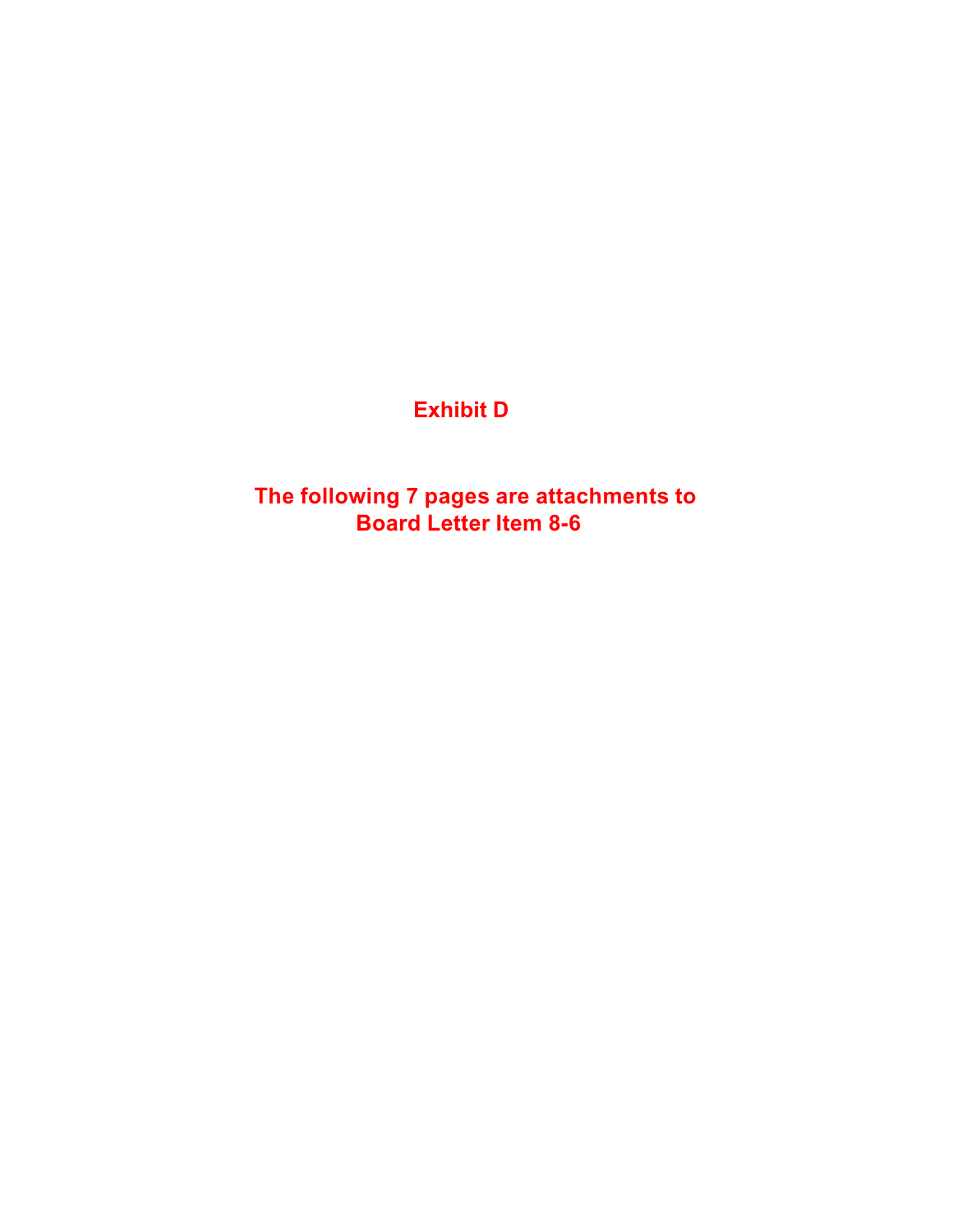#### RESOLUTION 2049

 $\frac{1}{2} \left( \frac{1}{2} \right)^{2}$ 

RESOLUTION OF THE BOARD OF DIRECTORS OF WESTERN MUNICIPAL WATER DISTRICT OF RIVERSIDE COUNTY MAKING APPLICATION TO THE BOARD OF DIRECTORS OF THE METROPOLITAN WATER DISTRICT OF SOUTHERN CALIFORNIA FOR IMPOSITION OF FORMAL TERMS AND CONDITIONS FOR THE ANNEXATION OF CERTAIN TERRITORY TO WESTERN MUNICIPAL WATER DISTRICT OF RIVERSIDE COUNTY AND TO THE METROPOLITAN WATER DISTRICT OF SOUTHERN CALIFORNIA

WHEREAS, Western Municipal Water District of Riverside County (sometimes referred to herein as "Western") is duly organized and exists under and pursuant to the provisions of the Municipal Water District Law of 1911; and

WHEREAS, this Board of Directors by its Resolution 2044 enacted July 15, 1998, pursuant to Section 57000 of the Government Code of the State of California, initiated application for the annexation of certain territory to Western, said area being hereinafter designated as "38th Fringe Area"; and

WHEREAS, said territory, consisting of approximately 96 acres, is now generally uninhabited having less than 12 registered voters herein, consists of incorporated territory only, and is within the corporate area of the City of Murrieta; and

WHEREAS, said territory lies contiguous to the boundaries of Western, Metropolitan Water District of Southern California and Murrieta County Water District; and

WHEREAS, after consideration by the Local Agency Formation Commission of the County of Riverside of said application initiated by Western, said Commission on July 30,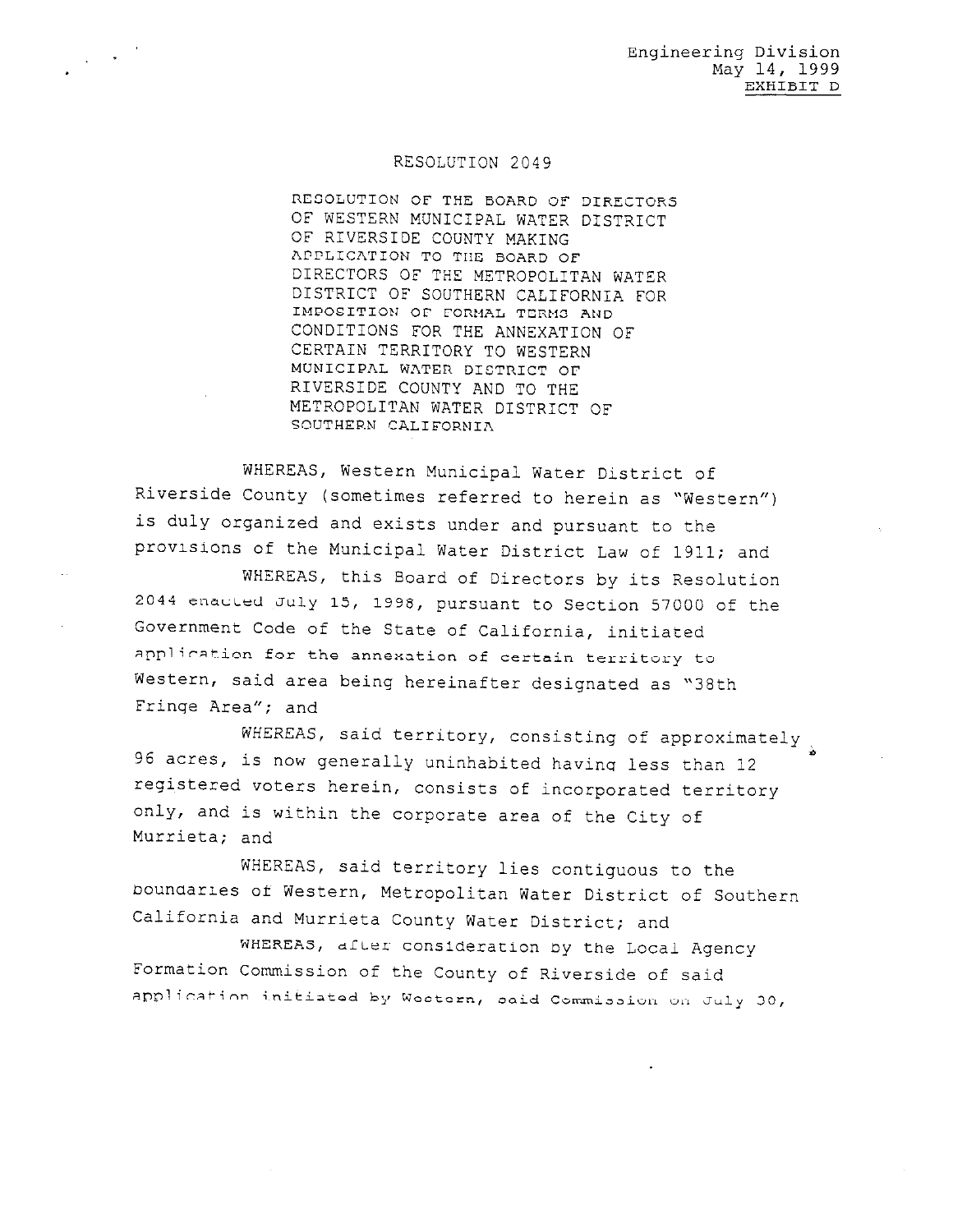$R - 2049$ 

 $-2-$ 

1998 adopted its resolution approving said annexation without notice and hearing by Western, and transmitted to this District a certified copy of said resolution, a copy of which is on file with the Secretary of Western Municipal Water District, and incorporated herein by reference; and

WHEREAS, it is the desire of the Board of Directors of this District, in keeping with the Proceedings referred to above, to accomplish the annexation to Western of that territory designated as the 38th Fringe Area;

NOW, THEREFORE, BE IT RESOLVED, by the Board of Directors in the name of and on behalf of Western Municipal Water District of Riverside County apply, and it does hereby apply, to the Board of Directors of Metropolitan for consent to concurrently annex to Western and Metropolitan the said 38th Fringe Area, pursuant to Section 372 of the Metropolitan Water District Act of 1969.

BE IT FURTHER RESOLVED, that this Board request, and it does hereby request, the Board of Directors of Metropolitan to fix the terms and conditions upon which said annexation may be accomplished.

The territory herein referred to as the 38th Fringe . Area is situated entirely within the City of Murrieta, County of Riverside, State of California; is uninhabited; and its exterior boundaries are described in Exhibit "A".

BE IT FURTHER RESOLVED, that the Deputy Secretary of this District be hereby authorized and directed to transmit to the Board of Directors of Metropolitan a duly certified copy of this resolution.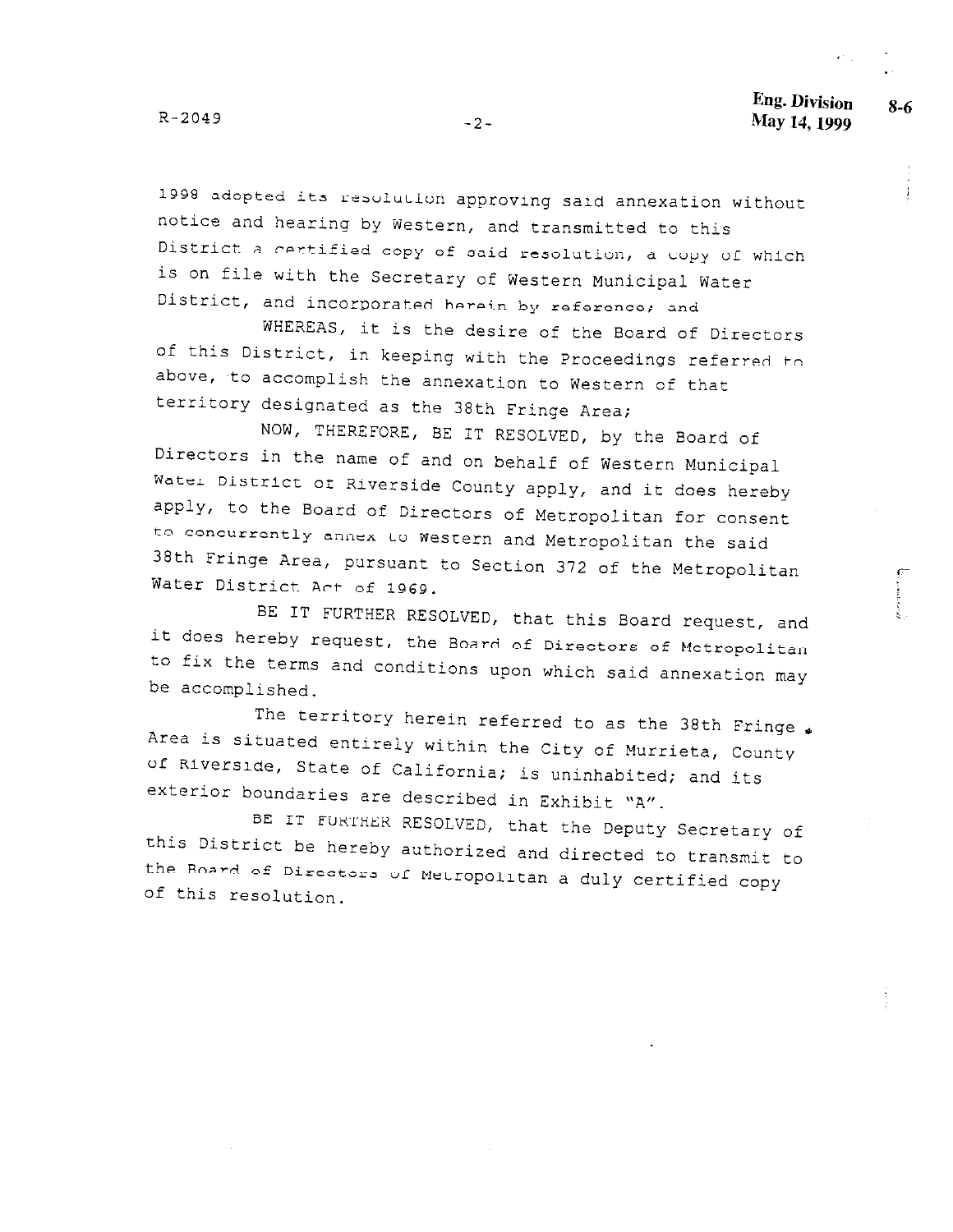$R - 2049$ 

ADOPTED this 5th day of August, 1998.

 $\infty$ DALE D. DUNN

Secretary-Treasurer

August 5, 1998

 $\sim 10^{10}$ 

 $\mathcal{F}_{\mathcal{A}}$ 

I HEREBY CERTIFY that the foregoing is a full, true and correct copy of Resolution 2049 adopted by the Board of<br>Directors of Western Municipal Water District of Riverside County at its regular meeting held August 5, 1998.

76 DONALD L. HARRIGER Deputy Secretary-Treasurer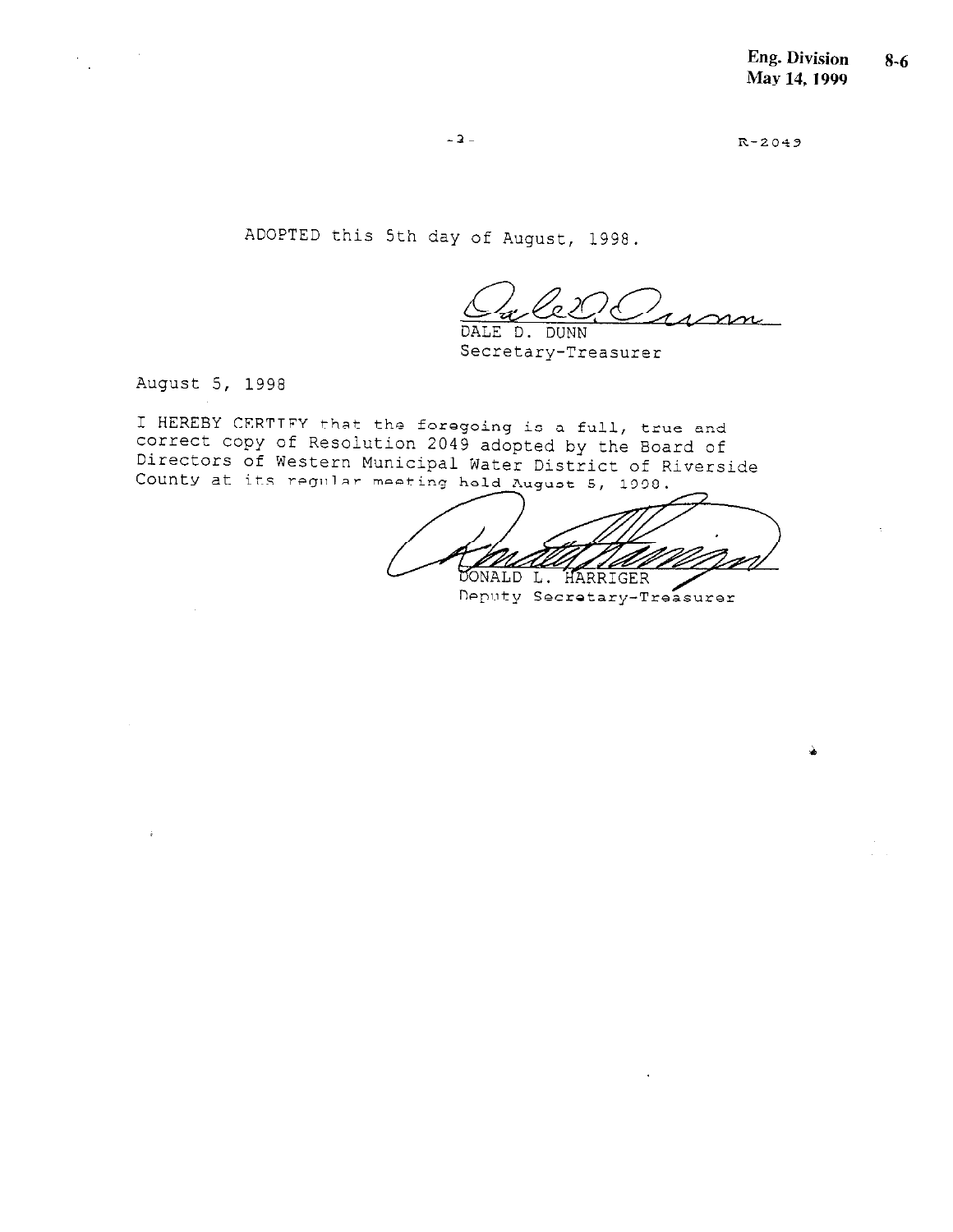$R - 2049$ 



**Eng. Division** May 14, 1999

**SURVEYING** CIVIL ENGINEERING **PLANNING** 

June 25, 1998

**EX** 

W.O. 1054-002

#### EXHIBIT "A"

#### REORGANIZATION TO INCLUDE CONCURRENT ANNEXATION OF THE 38<sup>th</sup> FRINGE TO WESTERN MUNICIPAL WATER DISTRICT **AND** ANNEXATION TO METROPOLITAN WATER DISTRICT

#### LAFCO NO. 98-11-1

#### Tract 28333 - Murrieta Water District

That portion of Lot 209 of the Temecula Land and Water Company as shown by map on file Book 8 of Maps at Page 359 thereof, Records of San Diego County, California, and all of Parcel 1 of Parcel Map 5730 as shown by map on file in Book 12 of Parcel Maps at Page 31 thereof, Records of Riverside County, California, being more particularly described as follows:

Beginning at the intersection of the centerline of Washington Avenue with the Northwesterly line of the Temecula Rancho as shown by Record of Survey on file in Book 42 at Page 82 thereof, Records of Riverside County, California;

Thence N.48°50'40"E. along the Northwesterly line of said Ternecula Rancho, a distance of 196.95 feet to the Rancho La Laguna Ranch line, also being the Westerly line of Fractional Section 7, Township 7 South, Range 3 West, S.B.M.;

Thence N.49°40'00"E. continuing along the Northwesterly line of said Temecula Rancho, a distance of 1937.64 feet to the most Northerly corner of Parcel 1 of said \* Record of Survey, also being the most Westerly comer of Amended Parcel Map 11081 as shown by map on file in Book 75 of Parcel Maps at Page 13 thereof, Records of Riverside County, California;

Thence S.42º53'40"E, along the Northeasterly line of Parcel 1 of said Record of Survey, a distance of 1626.36 feet to the most Easterly corner thereof, also being the most Northerly corner of Parcel Map 7597 as shown by map on file in Book 30 of Parcel Maps at Page 33 thereof, Records of Riverside County, California;

Thence S.46°54'10"W, along the Northwesterly line of said Parcel Map 7597, a distance of 764.65 feet to the most Westerly comer thereof;

Thence S.43°02'24"E. along the Southwesterly line of said Parcel Map 7597, also being the centerline of Adams Avenue, a distance of 658.99 feet to the most Southerly corner of said Parcel Map 7597;

Thence S.46°54'10"W., a distance of 664.17 feet to the Northeasterly line of said Parcel Map 5730:

 $8 - 6$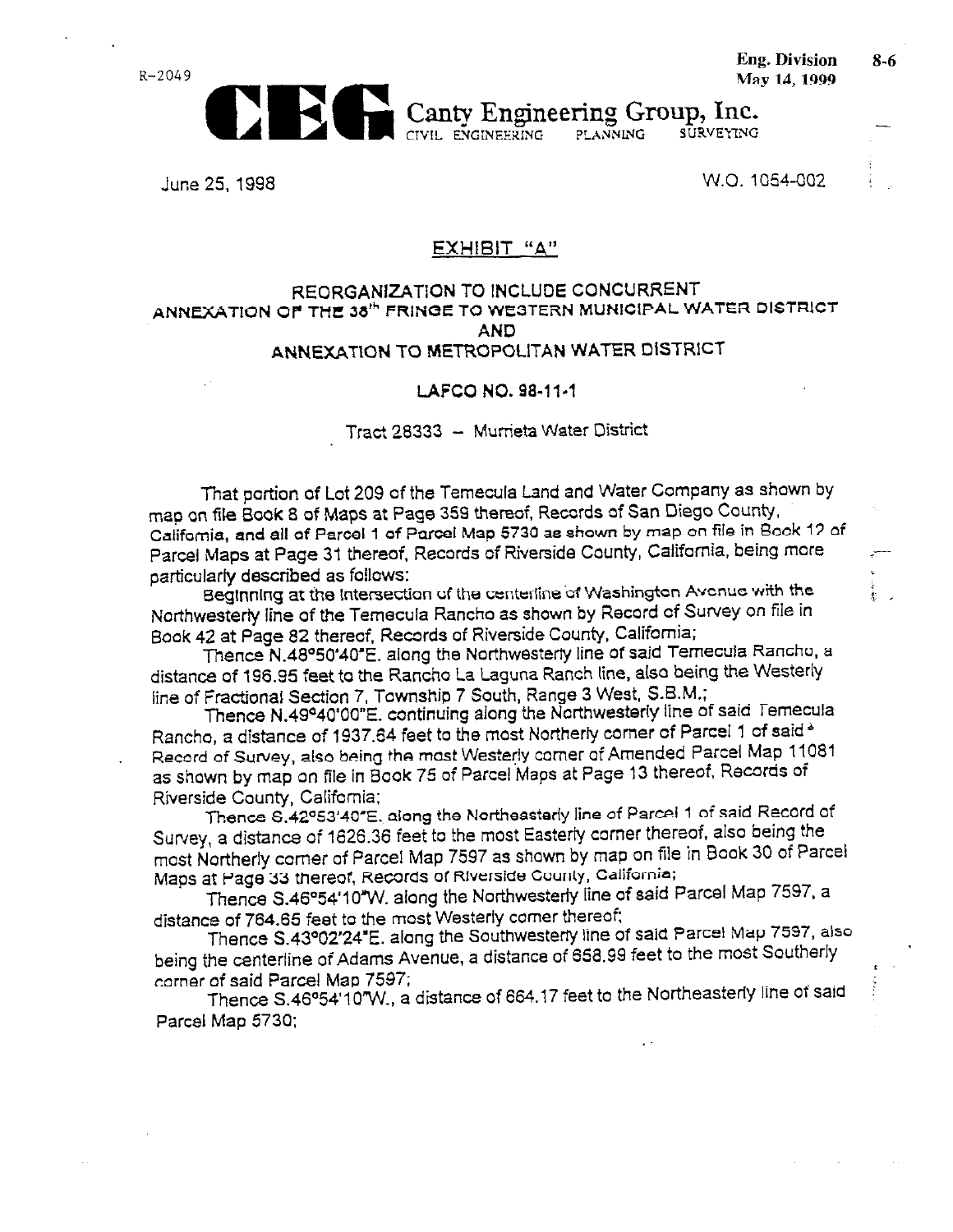**Eng. Division**  $8 - 6$ May 14, 1999

Page 2 LAFCO NO. 98-11-1

Thence N.43º01'30 W. along said Northeasterly line, a distance of 328.99 feet to the most Easterly comer of Parcel 1 of said Parcel Map 5730;

Thence S.46°54'10"W. along the Southeasterly line of said Parcel 1 and its Southwesterly prolongation thereof, a distance of 700.00 feet to the centerline of said Washington Avenue;

Thence N.43°01'30°W. along the centerline of said Washington Avenue, a distance of 2056.45 feet to the Paint of Beginning.

The above described parcel of land contains 97.41 acres, more or less.

# CANTY ENGINEERING GROUP, INC. Prepared under the supervision of:

Le John

Canty

7550

129/98 Date

 $\mathbb{R}^2$ 

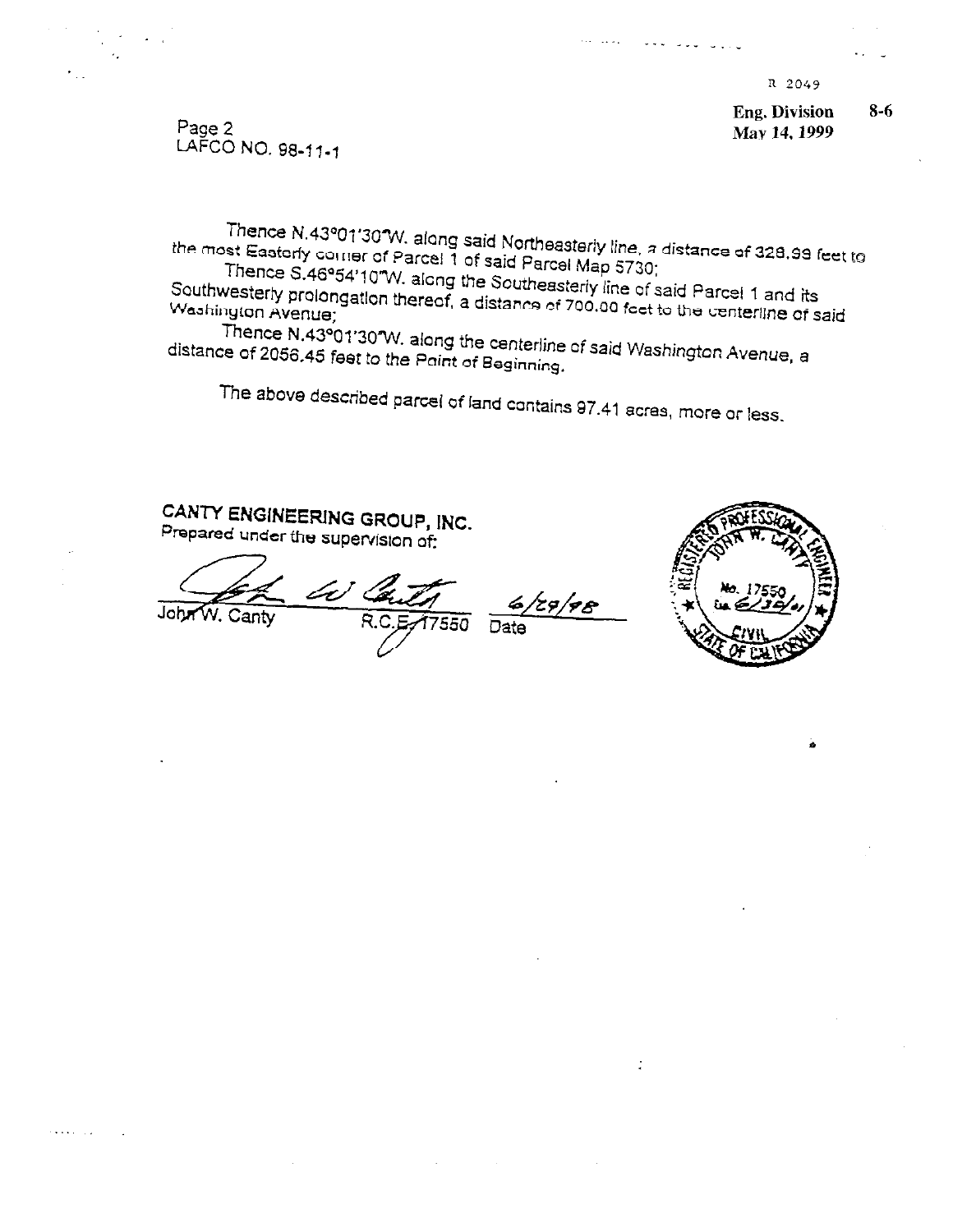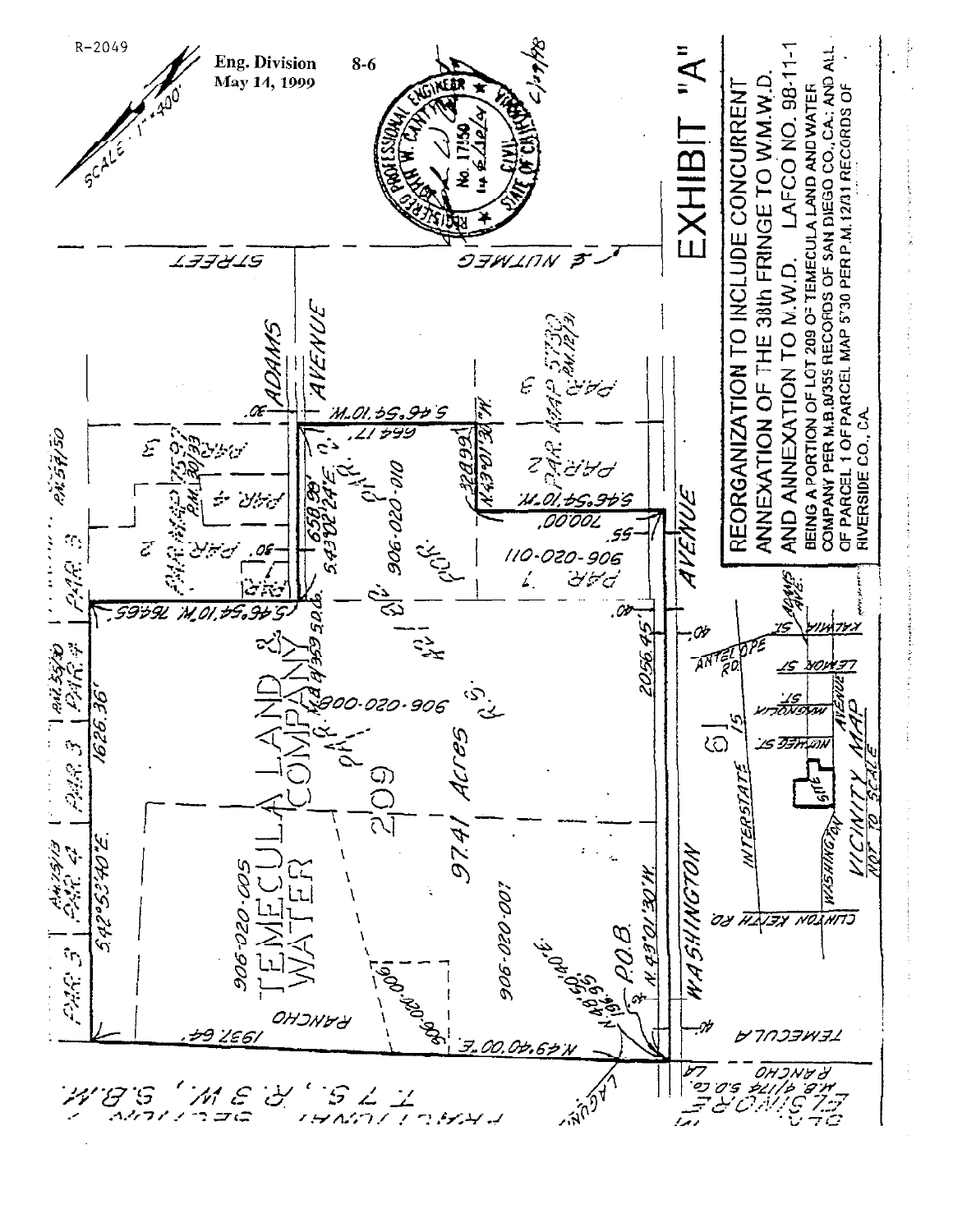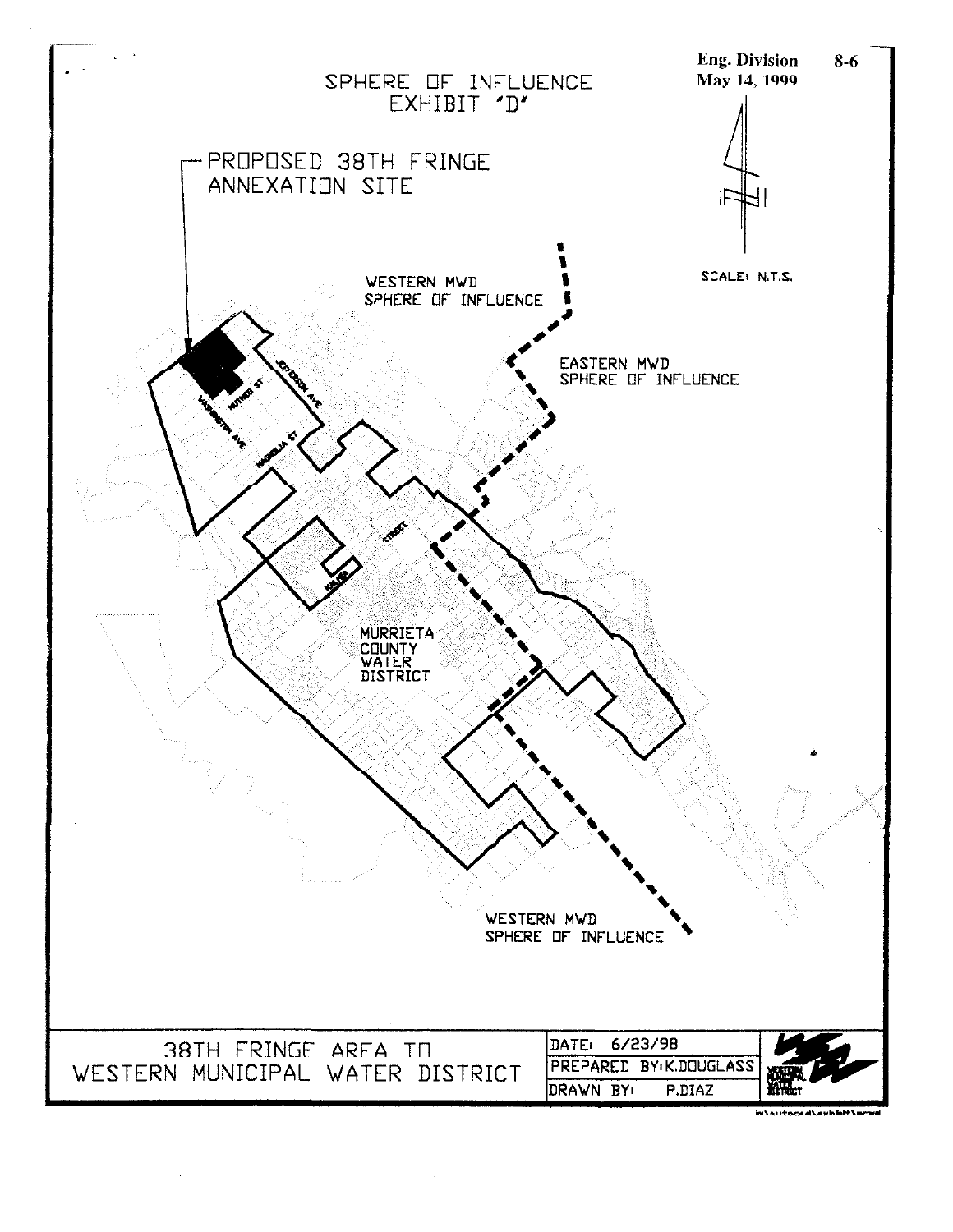# **Exhibit E**

**The following 6 pages are attachments to Board Letter Item 8-6**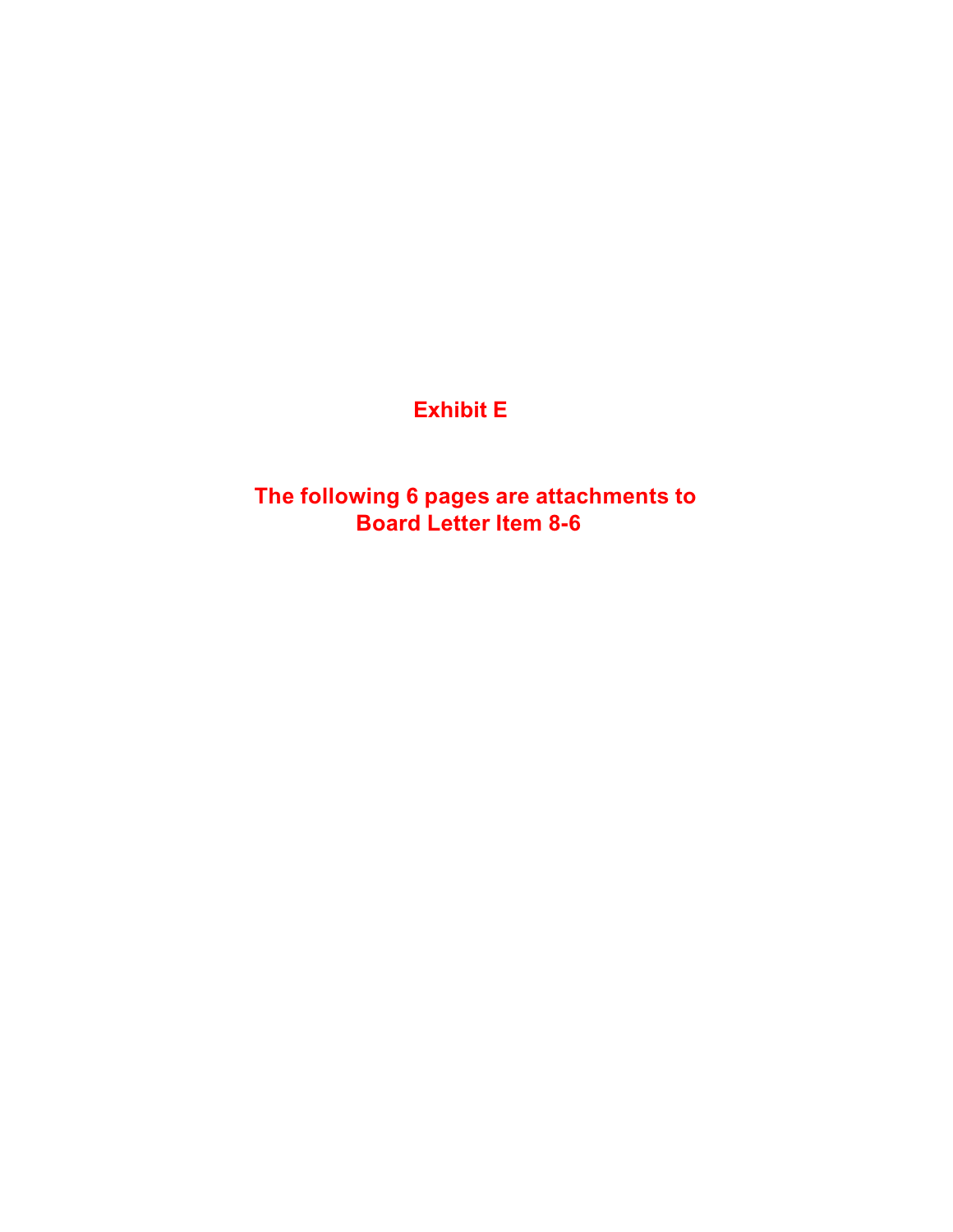Engineering Division May 14, 1999 EXHIBIT E

Local Agency Formation Commission County of Riverside

> RESOLUTION NO. 27-98 APPROVING THE PROPOSED REORGANIZATION TO INCLUDE CONCURRENT ANNEXATIONS TO WESTERN MUNICIPAL WATER DISTRICT OF THE 38TH FRINGE AND THE METROPOLITAN WATER DISTRICT OF SOUTHERN CALIFORNIA LAFCO NO. 98-11-1

 $11$ BE IT RESOLVED AND DETERMINED by the Local Agency 12 Formation Commission in regular session assembled on July 30, 13 1998, that the Reorganization to Include Concurrent Annexations 14 to Western Municipal Water District of the 38<sup>th</sup> Fringe and the 15 Metropolitan Water District of Southern California, consisting 16 of approximately 97.41 acres, generally located southwest of  $17$ Jefferson Avenue, northeast of Washington Avenue and northwest 18 of Nutmeg Street as more particularly described in Exhibit "A", 19 attached hereto and made a part hereof, is approved.

BE IT FURTHER RESOLVED, DETERMINED AND FOUND that:

21 1. Commission proceedings were commenced by 22 application of Fiesta Development Inc., sole landowners.

23 The proposal has the consent of 100 percent of.  $2.$  $24$ the affected landowners.

25 3. The annexation is proposed to provide imported 26 water services by the Western Municipal Water District and the  $27<sub>2</sub>$ Metropolitan Water District.

28

20

ı

 $\overline{c}$ 

 $\overline{3}$ 

4

5

6

7

8

9

 $10$ 

 $4.$ The distinctive short form designation of the

 $-1-$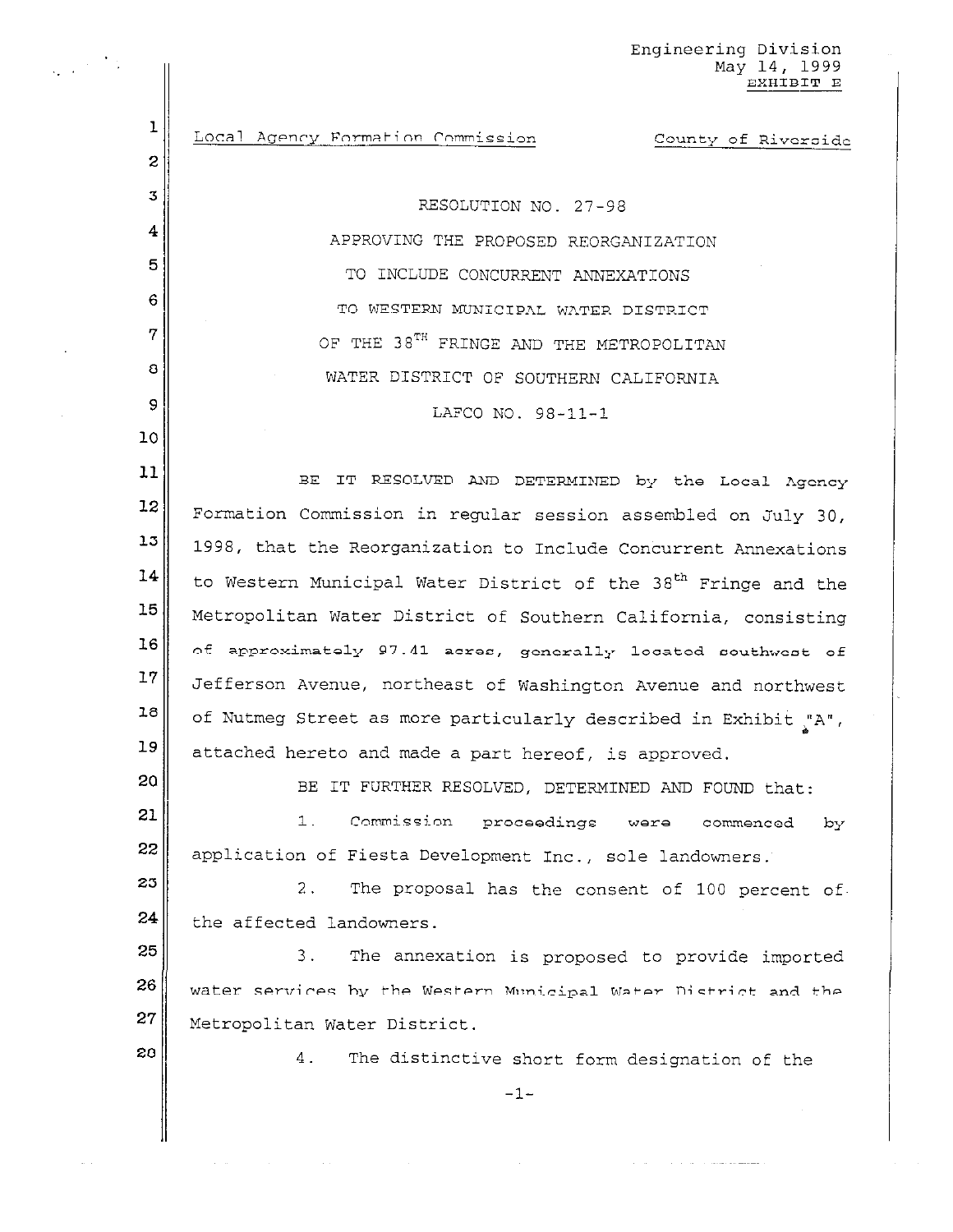#### Eng. Division  $8 - 6$ May 14, 1999

proposed annexation is LAFCO No. 98-11-1-Reorganization to Include Concurrent Annexations to Western Municipal Water District of the 38<sup>th</sup> Fringe and the Metropolitan Water District of Southern California.

 $\overline{5}$ 5. The annexation is exempt from the California 6 Environmental Quality Act Guidelines pursuant  $to$ **CEOA**  $\overline{7}$ Guidelines Section 15061(b)(3), as it can be seen with 8 certainty that the proposal in question will not have a 9 significant effect on the environment.

10 The boundaries of the territory as set forth in 6.  $11$ Exhibit "A", attached hereto and incorporated herein by this  $12$ reference have been approved.

13 The Lerritory to be annexed is uninhabited, 7. 14 there being fewer than 12 registered voters residing therein.

15 The proposed annexation is consistent with the 8. 16 sphere of influence of Western Municipal Water District and the  $17$ spheres of influence of all other local agencies.

18 western Municipal water District is designated 10. 19 conducting authority and is authorized to proceed without 20 notice, hearing or election.

21 11. The Executive Officer is directed to transmit a 22 certified copy of this resolution to the above-designated

23  $1111111111$ 

 $\mathbf{I}$ 

 $\overline{2}$ 

3

4

- 24  $1111111111$
- 25  $1111111111$ 26
- $1111111111$ 27
- $1111111111$ 28
	- $1111111111$

 $-2-$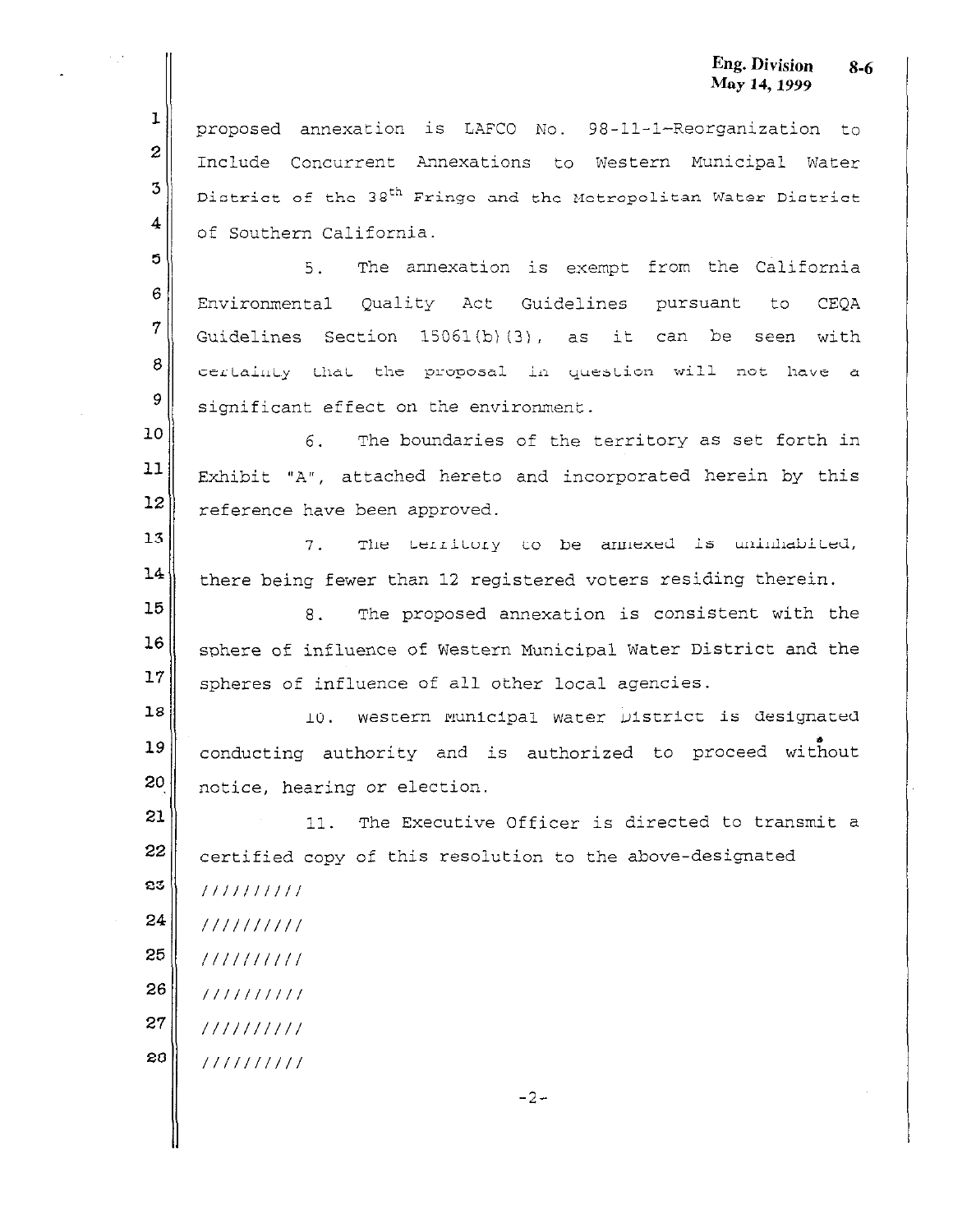Eng. Division  $8 - 6$ May 14, 1999

 $\mathbf{1}$ conducting authority, to the chief petitioners, if different  $\mathbf{z}$ from the conducting authority, and to each subject agency.  ${\tt 3}$ Mai U. All  $\overline{\mathbf{4}}$  $\mathbf 5$ I certify the above resolution was passed and adopted by the Local Agency Formation Commission of Riverside County on July  $\mathbf 6$ 30, 1998.  $\overline{7}$ 8 SPILIOTIS 9 cutive Officer Ĕ.  $10$ 11 12 13  $14$ Ū5 6 7 ĭε 오 19 20 21 22 23 24 25 26 27 28

FORM AFTROVED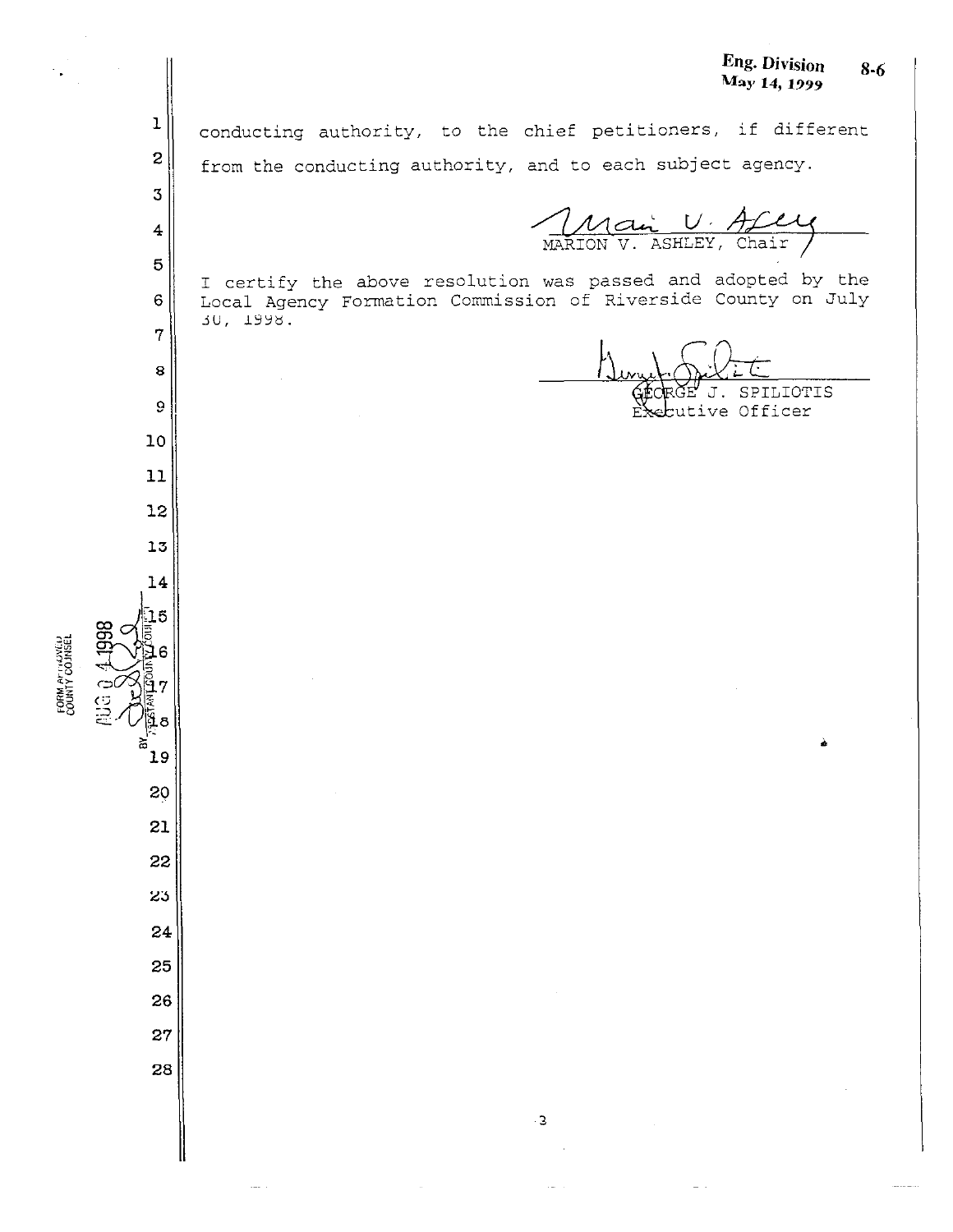

June 25, 1998

 $\mathcal{L}^{\mathcal{L}}$ 

W.O. 1054-002

#### EXHIBIT "A"

#### REORGANIZATION TO INCLUDE CONCURRENT ANNEXATION OF THE 38th FRINGE TO WESTERN MUNICIPAL WATER DISTRICT **AND** ANNEXATION TO METROPOLITAN WATER DISTRICT

#### LAFCO NO. 98-11-1

Tract 28333 -- Murrieta Water District

That portion of Lot 209 of the Temecula Land and Water Company as shown by map on file Book 8 of Maps at Page 359 thereof. Records of San Diego County, California, and all of Parcel 1 of Parcel Map 5730 as shown by map on file in Book 12 of Parcel Maps at Page 31 thereof, Records of Riverside County, California, being more particularly described as follows:

Beginning at the intersection of the centerline of Washington Avenue with the Northwesterly line of the Temecula Rancho as shown by Record of Survey on file in Book 42 at Page 82 thereof. Records of Riverside County. California;

Thence N.48°50'40"E, along the Northwesterly line of said Temecula Rancho, a distance of 196.95 feet to the Rancho La Laguna Ranch line, also being the Westerly line of Fractional Section 7, Township 7 South, Range 3 West, S.B.M.;

Thence N.49°40'00"E, continuing along the Northwesterly line of said Temecula Rancho, a distance of 1937.64 feet to the most Northerly corner of Parcel 1 of said  $\rightarrow$ Record of Survey, also being the most Westerly corner of Amended Parcel Map 11081 as shown by map on file in Book 75 of Parcel Maps at Page 13 thereof, Records of Riverside County, California:

Thence S.42º53'40"E. along the Northeasterly line of Parcel 1 of said Record of Survey, a distance of 1626.36 feet to the most Easterly corner thereof, also being the most Northerly corner of Parcel Map 7597 as shown by map on file in Book 30 of Parcel Maps at Page 33 thereof, Records of Riverside County, California;

Thence S.46°54'10"W. along the Northwesterly line of said Parcel Map 7597, a distance of 764.65 feet to the most Westerly corner thereof:

Thence S.43°02'24"E, along the Southwesterly line of said Parcel Map 7597, also being the centerline of Adams Avenue, a distance of 658.99 feet to the most Southerly corner of said Parcel Map 7597:

Thence S.46°54'10"W., a distance of 664.17 feet to the Northeasterly line of said Parcel Map 5730: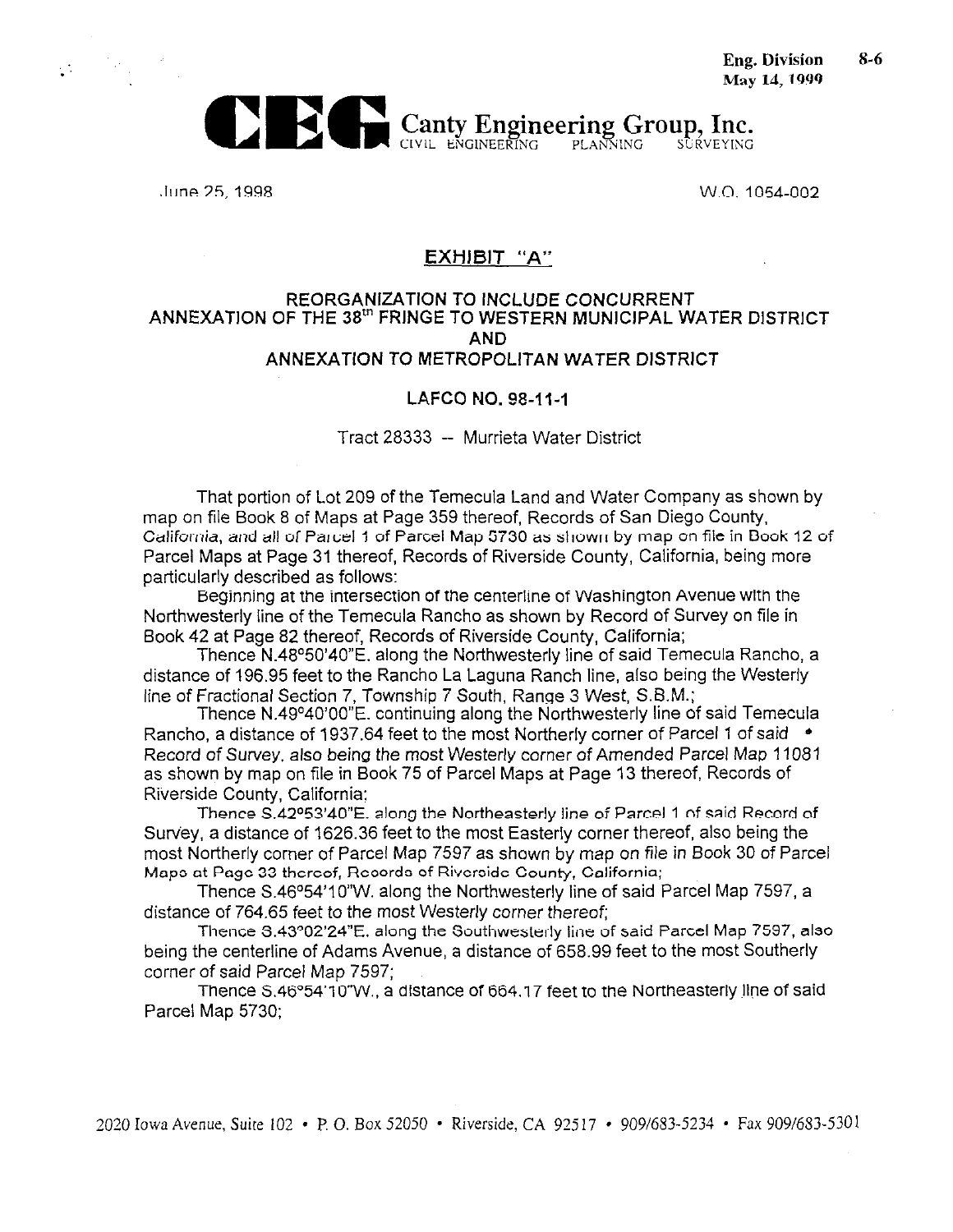Page 2 LAFCO NO. 98-11-1

Thence N.43°01'30"W. along said Northeasterly line, a distance of 328.99 feet to the most Easterly corner of Parcel 1 of said Parcel Map 5730;

Thence S.46°54'10"W. along the Southeasterly line of said Parcel 1 and its Southwesterly prolongation thereof, a distance of 700.00 feet to the centerline of said Washington Avenue,

Thence N.43°01'30"W. along the centerline of said Washington Avenue, a distance of 2056.45 feet to the Point of Beginning.

The above described parcel of land contains 97.41 acres, more or less.

#### CANTY ENGINEERING GROUP, INC.

Prepared under the supervision of:

John W. Canty R.C

6/29/98 17550 Date



APPROVED BY THE ATION COMMISSION ų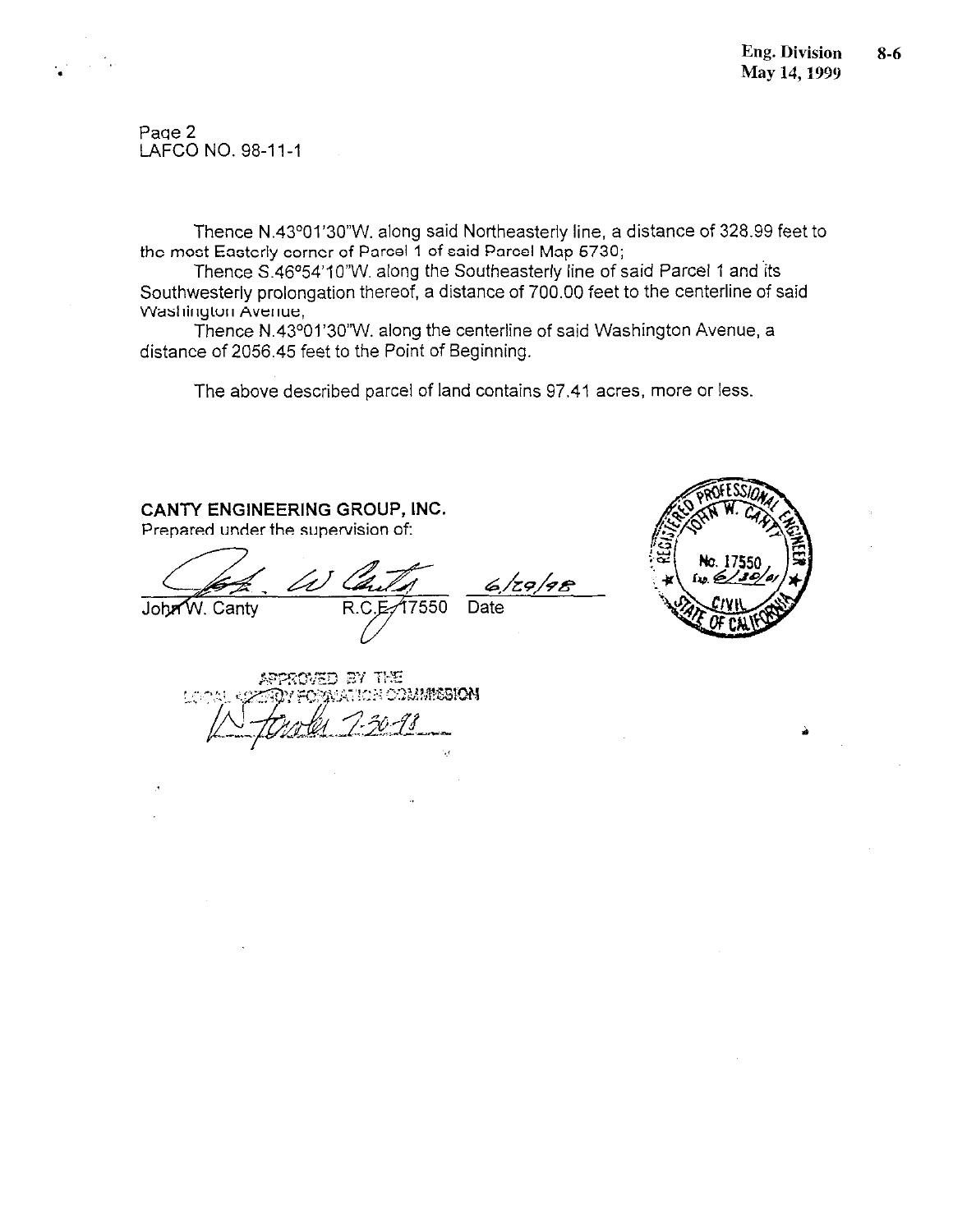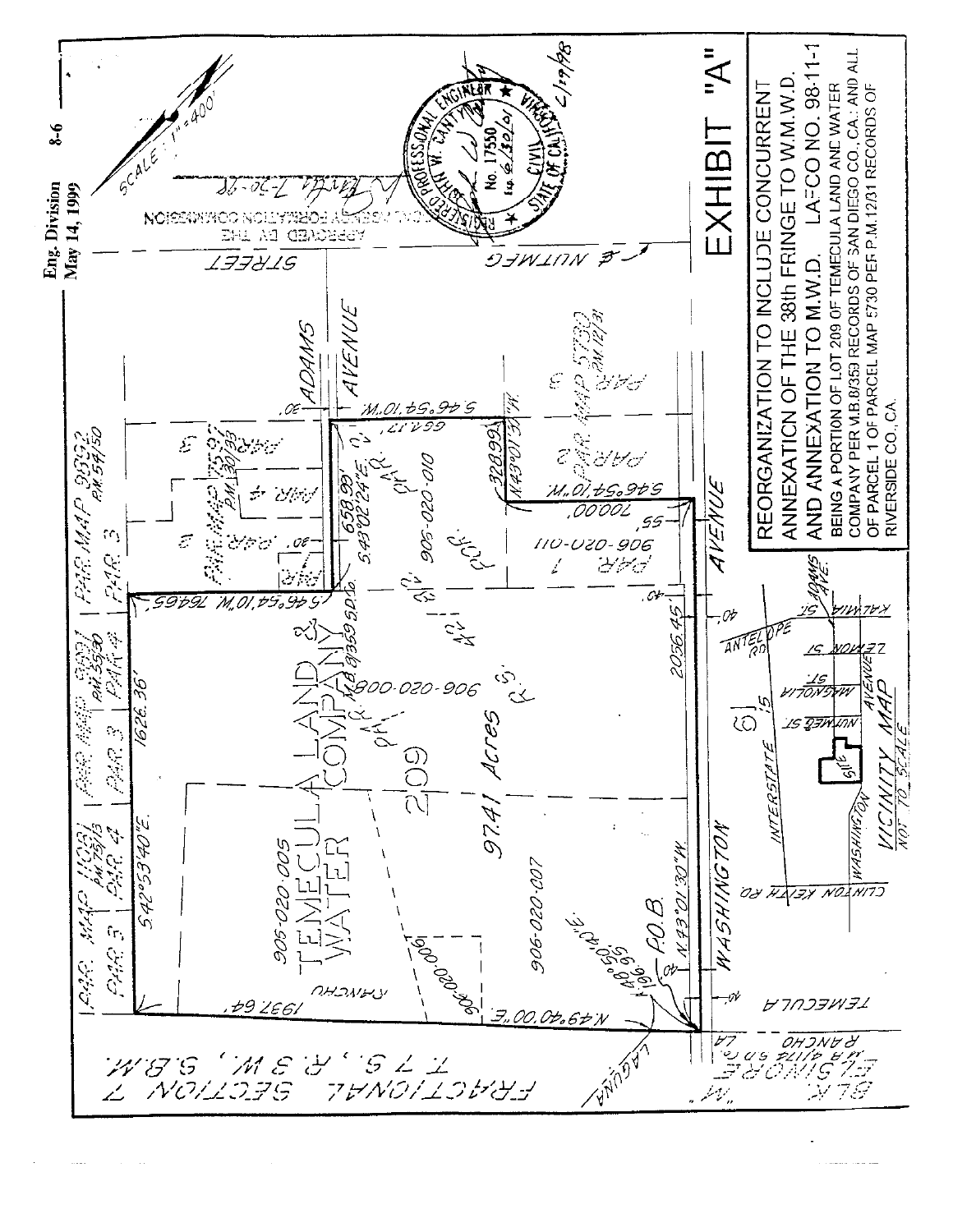# **Exhibit F**

**The following page is an attachment to Board Letter Item 8-6**